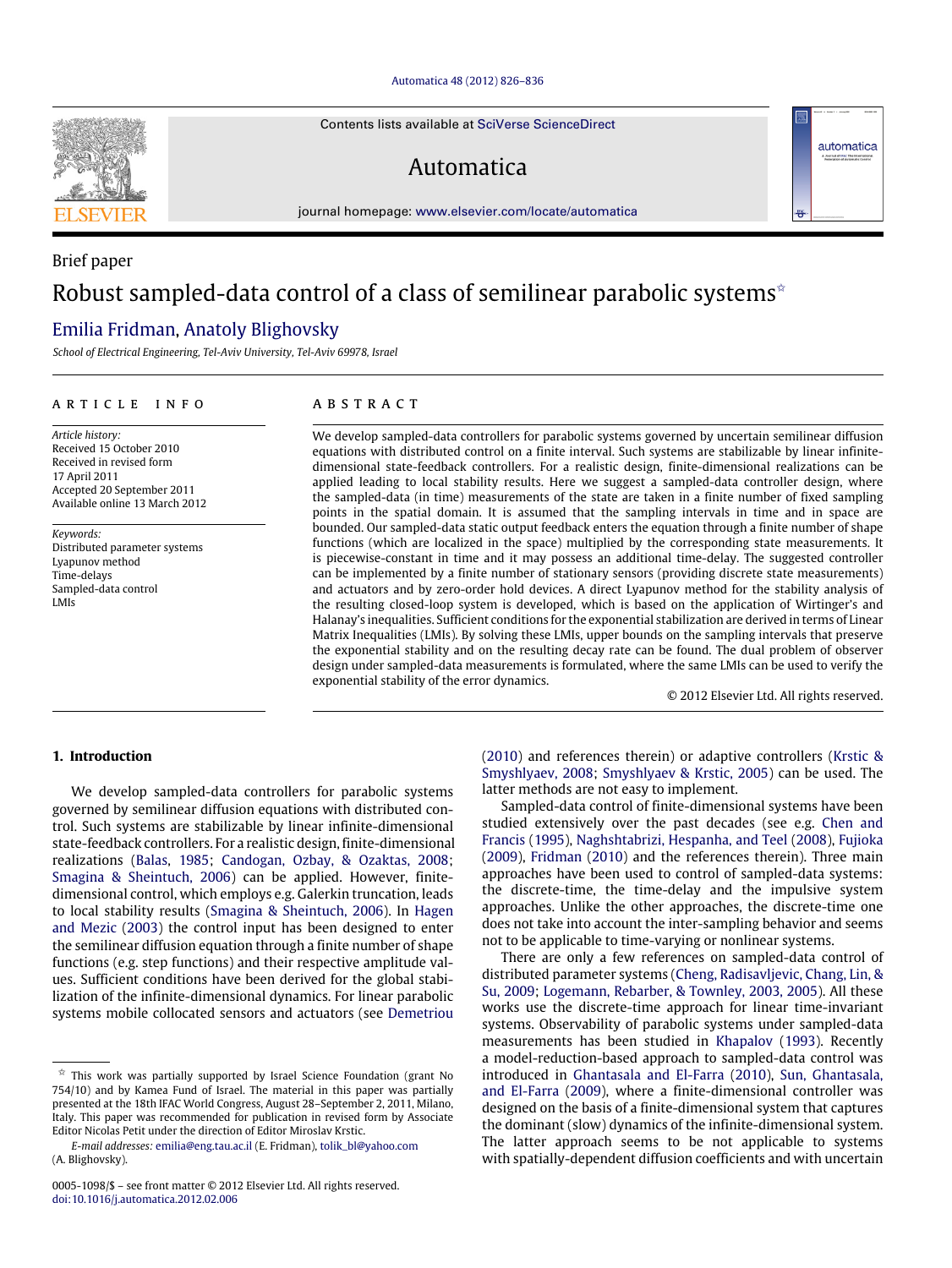nonlinear terms. The existing sampled-data results are not applicable to the performance analysis of the closed-loop system, e.g. to the decay rate of the exponential convergence.

We suggest a sampled-data controller design for a onedimensional semilinear diffusion equation, where the sampleddata in time measurements of the state are taken in a finite number of fixed sampling spatial points. It is assumed that the sampling intervals in time and in space may be variable, but bounded. The sampling instants (in time) may be uncertain. The diffusion coefficient and the nonlinearity may be unknown, but they satisfy some bounds. The sampled-data static output feedback controller is piecewise-constant in time. It can be implemented by a finite number of stationary sensors and actuators and by zero-order hold devices. Sufficient conditions for exponential stabilization are derived in terms of LMIs in the framework of time-delay approach to sampled-data systems. By solving these LMIs, *upper bounds on the sampling intervals that preserve the stability and on the resulting decay rate* can be found. Finally, the dual problem of observer design under sampled-data measurements is discussed.

We note that the LMI approach has been introduced in [Frid](#page-9-17)[man](#page-9-17) [and](#page-9-17) [Orlov](#page-9-17) [\(2009a\)](#page-9-17), [Fridman](#page-9-18) [and](#page-9-18) [Orlov](#page-9-18) [\(2009b\)](#page-9-18) for some classes of distributed parameter systems, leading to simple finitedimensional sufficient conditions for stability. The method in the present paper is based on the novel combination of Lyapunov–Krasovskii functionals with Wirtinger's and Halanay's inequalities. A numerical example illustrates the efficiency of the method. Some preliminary results will be presented in [Fridman](#page-9-19) [and](#page-9-19) [Blighovsky](#page-9-19) [\(2011\)](#page-9-19).

*Notation*. Throughout the paper **R**<sup>*n*</sup> denotes the *n* dimensional Euclidean space with the norm  $|\cdot|$ ,  $\mathbb{R}^{n \times m}$  is the set of all  $n \times m$ real matrices, and the notation  $P > 0$  with  $P \in \mathbb{R}^{n \times n}$  means that *P* is symmetric and positive definite. The symmetric elements of the symmetric matrix will be denoted by ∗. Functions, continuous (continuously differentiable) in all arguments, are referred to as of class *C* (of class  $C^1$ ).  $L_2(0, l)$  is the Hilbert space of square integrable functions  $z(\xi)$ ,  $\xi \in [0, l]$  with the corresponding norm  $||z||_{L_2} = \sqrt{\int_0^l z^2(\xi) d\xi}$ .  $\mathcal{H}^1(0, l)$  is the Sobolev space of absolutely continuous scalar functions  $z$  :  $[0, l] \rightarrow R$  with  $\frac{dz}{d\xi} \in L_2(0, l)$ .  $\mathcal{H}^2(0, l)$  is the Sobolev space of scalar functions  $z : [0, l] \rightarrow R$ with absolutely continuous  $\frac{dz}{d\xi}$  and with  $\frac{d^2z}{d\xi^2} \in L_2(0, l)$ .

## **2. Problem formulation and useful inequalities**

Consider the following semilinear scalar diffusion equation

$$
z_t(x, t) = \frac{\partial}{\partial x} [a(x)z_x(x, t)] + \phi(z(x, t), x, t)z(x, t) + u(x, t), \quad t \ge t_0, x \in [0, l], l > 0,
$$
 (1)

with Dirichlet boundary conditions

or with mixed boundary conditions

∂

$$
z(0, t) = z(l, t) = 0,
$$
 (2)

$$
z_x(0, t) = \gamma z(0, t), \qquad z(l, t) = 0, \quad \gamma \ge 0,
$$
 (3)

where subindexes denote the corresponding partial derivatives and  $\gamma$  may be unknown. In [\(1\)](#page-1-0)  $u(x, t)$  is the control input. The functions  $a$  and  $\phi$  are of class  $C^1$  and may be unknown. These functions satisfy the inequalities  $a \ge a_0 > 0$ ,  $\phi_m \le \phi \le \phi_M$ , where  $a_0$ ,  $\phi_m$  and  $\phi_M$  are known bounds.

It is well-known that the open-loop system [\(1\)](#page-1-0) under the above boundary conditions may become unstable if  $\phi_M$  is big enough (see [Curtain](#page-9-20) [and](#page-9-20) [Zwart](#page-9-20) [\(1995\)](#page-9-20) for  $\phi = \phi_M$ ). Moreover, a linear infinite-dimensional state feedback  $u(x, t) = -Kz(x, t)$ with big enough  $K > 0$  exponentially stabilizes the system (see [Proposition 1\)](#page-4-0). In the present paper we develop a sampled-data controller design.

Consider [\(1\)](#page-1-0) under the boundary conditions [\(2\)](#page-1-1) or [\(3\).](#page-1-2) Let the points  $0 = x_0 < x_1 < \cdots < x_N = l$  divide [0, *l*] into *N* sampling intervals. We assume that *N* sensors are placed in the middle  $\bar{x}_j = \frac{x_{j+1} + x_j}{2}$  (*j* = 0, ..., *N* − 1) of these intervals. Let  $t_0$  <  $t_1$  < ··· <sup> $\tilde{t}$ </sup> <  $t_k$ ... with  $\lim_{k\to\infty} t_k$  =  $\infty$  be sampling time instants. The sampling intervals in time and in space may be variable but bounded

$$
0 \le t_{k+1} - t_k \le h, \qquad x_{j+1} - x_j \le \Delta. \tag{4}
$$

Sensors provide discrete measurements of the state:

<span id="page-1-5"></span>
$$
y_{jk} = z(\bar{x}_j, t_k), \quad \bar{x}_j = \frac{x_{j+1} + x_j}{2},
$$
  
\n
$$
j = 0, \dots, N - 1, t \in [t_k, t_{k+1}), k = 0, 1, 2 \dots
$$
\n(5)

Our objective is to design for [\(1\)](#page-1-0) an exponentially stabilizing (sampled-data in space and in time) controller

<span id="page-1-3"></span>
$$
u(x, t) = -Kz(\bar{x}_j, t_k), \quad \bar{x}_j = \frac{x_{j+1} + x_j}{2},
$$
  
\n
$$
x \in [x_j, x_{j+1}), j = 0, ..., N - 1,
$$
  
\n
$$
t \in [t_k, t_{k+1}), k = 0, 1, 2...
$$
\n(6)

with the gain  $K > 0$ . The closed-loop system  $(1)$ ,  $(6)$  has the form:

$$
z_t(x, t) = \frac{\partial}{\partial x} [a(x)z_x(x, t)] + \phi(z(x, t), x, t)z(x, t)
$$
  
- Kz( $\bar{x}_j$ ,  $t_k$ ),  $t \in [t_k, t_{k+1})$ ,  $k = 0, 1, 2...$   
 $x_j \le x < x_{j+1}$ ,  $j = 0, ..., N - 1$ . (7)

<span id="page-1-4"></span>By using the relation  $z(\bar{x}_j, t_k) = z(x, t_k) - \int_{\bar{x}_j}^x z_\zeta(\zeta, t_k) d\zeta$ , [\(7\)](#page-1-4) can be represented as

$$
z_{t}(x, t) = \frac{\partial}{\partial x}[a(x)z_{x}(x, t)] + \phi(z(x, t), x, t)z(x, t) - K[z(x, t_{k}) - \int_{\bar{x}_{j}}^{x} z_{\zeta}(\zeta, t_{k})d\zeta], x_{j} \le x < x_{j+1}, j = 0, ..., N - 1, t \in [t_{k}, t_{k+1}), k = 0, 1, 2 ...
$$
 (8)

<span id="page-1-9"></span>We will start with the sampled-data in space and continuous in time controller

<span id="page-1-7"></span> $u(x, t) = -Kz(\bar{x}_j, t),$   $x_j \le x < x_{j+1},$   $j = 0, ..., N-1.$  (9)

Also a more general controller of the form

<span id="page-1-8"></span><span id="page-1-0"></span>
$$
u(x, t) = -Kz(\bar{x}_j, t_k - \eta_k), \quad t \in [t_k, t_{k+1}), \ k = 0, 1, 2...,
$$
  

$$
x_j \le x < x_{j+1}, \ j = 0, \ldots, N-1, \ u(x, t) = 0, \ t < t_0,
$$
 (10)

<span id="page-1-2"></span><span id="page-1-1"></span>where  $\eta_k \in [0, \eta_M]$  is an additional (control or measurement) delay, will be studied. Such a controller models e.g. network-based stabilization, where variable and uncertain sampling instants *t<sup>k</sup>* may appear due to data packet dropouts, whereas  $\eta_k$  is networkinduced delay [\(Gao,](#page-9-21) [Chen,](#page-9-21) [&](#page-9-21) [Lam,](#page-9-21) [2008;](#page-9-21) [Zhang,](#page-9-22) [Branicky,](#page-9-22) [&](#page-9-22) [Phillips,](#page-9-22) [2001\)](#page-9-22). Representing  $t_k - \eta_k = t - \tau(t)$ , where  $\tau(t) = t - t_k + \eta_k$ , we have  $\tau(t) \in [0, \tau_M]$  with  $\tau_M = h + \eta_M$ . Finally, the dual problem of the observer design for semilinear diffusion equations under the sampled-data measurements is considered.

<span id="page-1-10"></span>**Remark 1.** Our results will be applicable to convection–diffusion equation

<span id="page-1-6"></span>
$$
z_t(x, t) = a_0 z_{xx}(x, t) - \beta z_x(x, t) + \phi(z(x, t), x, t) z(x, t)
$$
  
+ 
$$
u(x, t), \quad t \ge t_0, \ x \in [0, l], \ l > 0,
$$
 (11)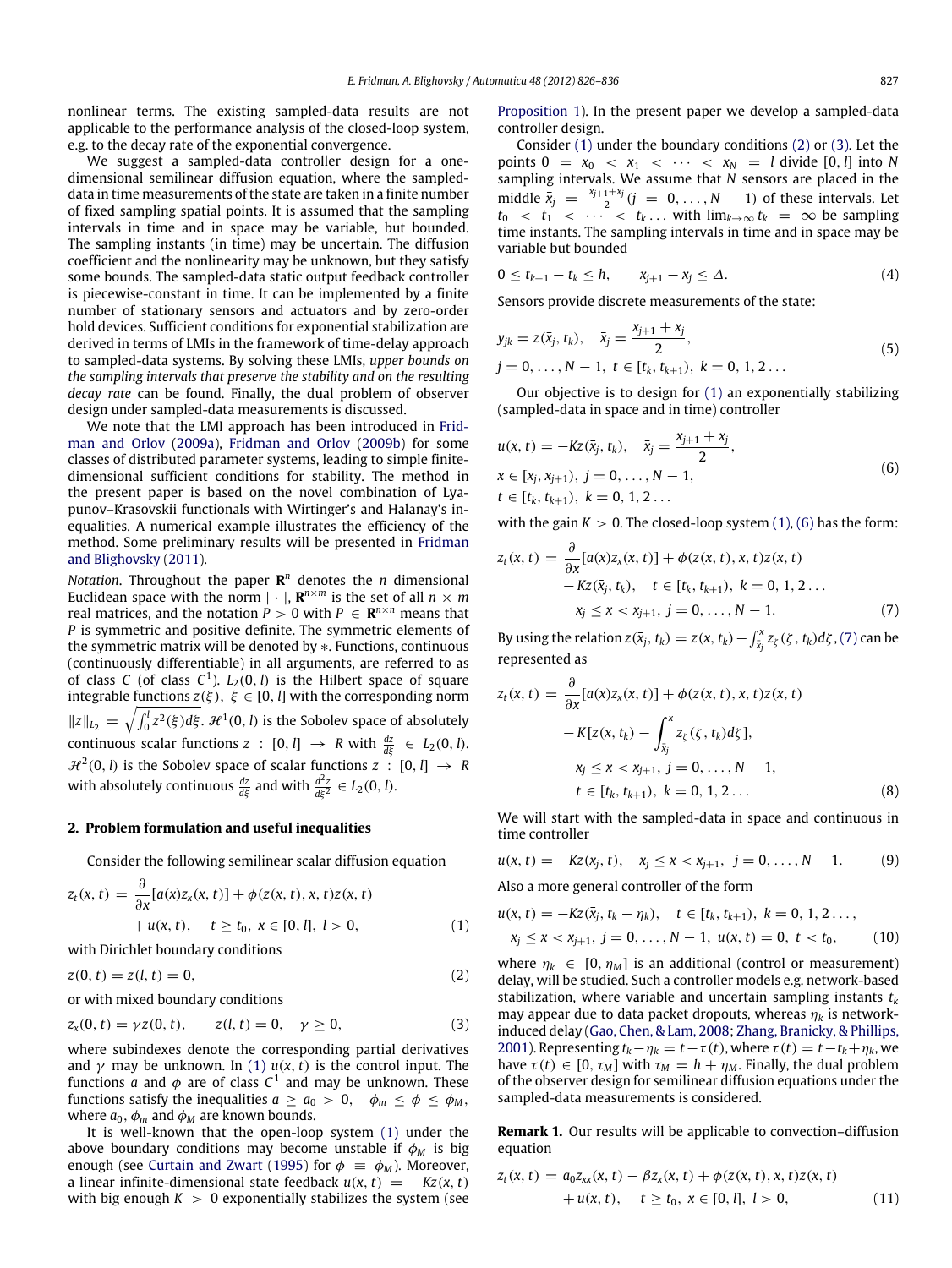with constant and known  $\beta \in R$ ,  $a_0 > 0$  and unknown  $\phi_m \leq \phi \leq$  $\phi_{M}$  of class  $\mathsf{C}^{1}$  under the Dirichlet boundary conditions [\(2\)](#page-1-1) or under the mixed boundary conditions

$$
z_x(0, t) = \gamma_0 z(0, t), \qquad z(l, t) = 0, \quad \gamma_0 \ge \frac{\beta}{2a_0}, \tag{12}
$$

where the measurements are given by [\(5\).](#page-1-5) System [\(11\)](#page-1-6) models many physical phenomena. Examples are numerous and among others include the problem of compressor rotating stall with air injection actuator [\(Hagen&](#page-9-3) [Mezic,](#page-9-3) [2003\)](#page-9-3), where *z*(*x*, *t*) denotes the axial flow through the compressor.

Similar to [Smyshlyaev](#page-9-6) [and](#page-9-6) [Krstic](#page-9-6) [\(2005\)](#page-9-6), we change variables  $\bar{z}(x,t)=e^{-\frac{\beta}{2a_0}x}z(x,t)$  in [\(11\)](#page-1-6) and in the boundary conditions. This leads to

$$
\bar{z}_t(x, t) = a_0 \bar{z}_{xx}(x, t) + \phi_1(\bar{z}(x, t), x, t)\bar{z}(x, t) \n+ e^{-\frac{\beta}{2a_0}x} u(x, t), \quad t \ge t_0, \ x \in [0, l],
$$
\n(13)

where  $\phi_1(\bar{z}, x, t) = \phi(e^{\frac{\beta}{2a_0}x} \bar{z}, x, t) - \frac{\beta^2}{4a_0}$  $\frac{p}{4a_0}$  under the Dirichlet or under the mixed

$$
\bar{z}_x(0, t) = \gamma \bar{z}(0, t), \qquad \bar{z}(l, t) = 0, \quad \gamma = \gamma_0 - \frac{\beta}{2a_0} \ge 0
$$
\n(14)

boundary conditions. In this case the control law [\(6\)](#page-1-3) should be modified as follows:

$$
u(x, t) = -Ke^{-\frac{\beta}{2a_0}(\bar{x}_j - x)} z(\bar{x}_j, t_k) = -Ke^{\frac{\beta}{2a_0}x} \bar{z}(\bar{x}_j, t_k),
$$
  

$$
x_j \le x < x_{j+1}, \qquad \bar{x}_j = \frac{x_{j+1} + x_j}{2}, \quad t \in [t_k, t_{k+1}).
$$
 (15)

The closed-loop system [\(13\),](#page-2-0) [\(15\)](#page-2-1) has the form of [\(7\),](#page-1-4) where *z* and  $\phi$ should be replaced by  $\bar{z}$  and  $\phi_1$  respectively and where  $\phi_m - \frac{\beta^2}{4 q_0} \leq$ 4*a*0  $\phi_1 \leq \phi_M - \frac{\beta^2}{4a_0}$  $\frac{p}{4a_0}$ . Thus, the stability conditions for [\(7\)](#page-1-4) can be applied to the closed-loop system [\(13\),](#page-2-0) [\(15\).](#page-2-1) Similarly, the stability of [\(13\)](#page-2-0)<br> $e^{\beta}$ under the continuous in time  $u(x, t) = -Ke^{\frac{p}{2a_0}x} \bar{z}(\bar{x}_j, t)$  (under the delayed  $u(x,t) = -Ke^{\frac{\beta}{2a_0}x} \bar{z}(\bar{x}_j,t_k-\eta_k))$  controller is reduced to the stability of [\(1\),](#page-1-0) [\(9\)](#page-1-7) (of [\(1\),](#page-1-0) [\(10\)\)](#page-1-8).

The following inequalities will be useful:

**Lemma 1** (*[Halanay,](#page-9-23) [1966](#page-9-23) Halanay's Inequality*). Let  $0 < \delta_1 < 2\delta$ *and let V* :  $[t_0 - h, \infty) \rightarrow [0, \infty)$  *be an absolutely continuous function that satisfies*

$$
\dot{V}(t) \le -2\delta V(t) + \delta_1 \sup_{-h \le \theta \le 0} V(t + \theta), \quad t \ge t_0.
$$
 (16)

*Then*

$$
V(t) \le e^{-2\alpha(t-t_0)} \sup_{-h \le \theta \le 0} V(t_0 + \theta), \quad t \ge t_0,
$$
\n
$$
(17)
$$

*where*  $\alpha > 0$  *is a unique positive solution of* 

$$
\alpha = \delta - \frac{\delta_1 e^{2\alpha h}}{2}.\tag{18}
$$

**Lemma 2** (*[Hardy,](#page-9-24) [Littlewood,](#page-9-24) [&](#page-9-24) [Polya,](#page-9-24) [1988](#page-9-24) Wirtinger's Inequality*). Let  $z \in \mathcal{H}^1(0, l)$  be a scalar function with  $z(0) = 0$  or  $z(l) = 0$ . *Then*

$$
\int_0^l z^2(\xi) d\xi \le \frac{4l^2}{\pi^2} \int_0^l \left[ \frac{dz}{d\xi} \right]^2 d\xi.
$$
 (19)

Moreover, if 
$$
z(0) = z(l) = 0
$$
, then

<span id="page-2-8"></span><span id="page-2-5"></span>
$$
\int_0^l z^2(\xi) d\xi \le \frac{l^2}{\pi^2} \int_0^l \left[ \frac{dz}{d\xi} \right]^2 d\xi.
$$
 (20)

## **3. Well-posedness of the closed-loop system**

We will establish the well-posedness of the closed-loop system under the Dirichlet boundary conditions [\(2\).](#page-1-1) The well-posedness under the mixed conditions [\(3\)](#page-1-2) can be proved similarly.

#### *3.1. The continuous in time controller*

We start with the well-posedness of the closed-loop system [\(1\)](#page-1-0) under the continuous in time controller [\(9\)](#page-1-7)

<span id="page-2-0"></span>
$$
z_{t}(x, t) = \frac{\partial}{\partial x} [a(x)z_{x}(x, t)] + \phi(z(x, t), x, t)z(x, t)
$$

$$
-Kz(x, t) + K \int_{\bar{x}_{j}}^{x} z_{\zeta}(\zeta, t) d\zeta,
$$

$$
x_{j} \le x < x_{j+1}, \ \bar{x}_{j} = \frac{x_{j+1} + x_{j}}{2},
$$

$$
j = 0, ..., N - 1, \ t \ge t_{0}, \ z(x, t_{0}) = z^{(0)}(x) \tag{21}
$$

<span id="page-2-2"></span>and under the Dirichlet boundary conditions [\(2\).](#page-1-1) Introduce the Hilbert space  $H = L_2(0, l)$  with the norm  $\|\cdot\|_{L_2}$  and with the scalar product  $\langle \cdot, \cdot \rangle$ . The boundary-value problem [\(21\)](#page-2-2) can be rewritten as a differential equation

<span id="page-2-1"></span>
$$
\dot{w}(t) = Aw(t) + F(t, w(t)), \quad t \ge t_0
$$
\n(22)

<span id="page-2-3"></span>in *H* where the operator  $A = \frac{\partial [a(x)] \frac{\partial}{\partial x}}{\partial x}$ ∂*x* has the dense domain

$$
\mathcal{D}(A) = \{w \in \mathcal{H}^2(0, l) : w(0) = w(l) = 0\},\
$$

and the nonlinear term  $F: R \times \mathcal{H}^1(0, l) \to L_2(0, l)$  is defined on functions  $w(\cdot, t)$  according to

$$
F(t, w(\cdot, t)) = \phi(w(x, t), x, t)w(x, t) - Kw(x, t)
$$

$$
+ K \int_{\bar{x}_j}^{x} w_{\zeta}(\zeta, t) d\zeta.
$$

It is well-known that *A* generates a strongly continuous exponentially stable semigroup *T*, which satisfies the inequality  $||T(t)|| \le$  $\kappa e^{-\delta t}$ , (*t* ≥ 0) with some constant  $\kappa$  ≥ 1 and decay rate  $\delta$  > 0 (see, e.g., [Curtain](#page-9-20) [and](#page-9-20) [Zwart](#page-9-20) [\(1995\)](#page-9-20) for details). The domain  $H_1 =$  $D(A) = A^{-1}H$  forms another Hilbert space with the graph inner product  $\langle x, y \rangle_1 = \langle Ax, Ay \rangle$ ,  $x, y \in H_1$ . The domain  $\mathcal{D}(A)$  is dense in *H* and the inequality  $||Aw||_{L_2} \ge \mu ||w||_{L_2}$  holds for all  $w \in \mathcal{D}(A)$  and some constant  $\mu > 0$ . Operator  $-A$  is positive, so that its square root  $(-A)^{\frac{1}{2}}$  with

<span id="page-2-6"></span>
$$
H_{\frac{1}{2}} = \mathcal{D}((-A)^{\frac{1}{2}}) = \{w \in \mathcal{H}^1(0, l) : w(0) = w(l) = 0\}
$$

is well defined. Moreover,  $H_{\frac{1}{2}}$  is a Hilbert space with the scalar product

<span id="page-2-7"></span>
$$
\langle u, v \rangle_{\frac{1}{2}} = \langle (-A)^{\frac{1}{2}} u, (-A)^{\frac{1}{2}} v \rangle.
$$

Denote by  $H_{-\frac{1}{2}}$  the dual of  $H_{\frac{1}{2}}$  with respect to the pivot space *H*. Then A has an extension to a bounded operator  $A: H_{\frac{1}{2}} \to H_{-\frac{1}{2}}.$  We have  $H_1 \subset H_{\frac{1}{2}} \subset H$  with continuous embedding and the following inequality

<span id="page-2-4"></span>
$$
\|(-A)^{\frac{1}{2}}w\|_{L_2} \ge \mu \|w\|_{L_2} \quad \text{for all } w \in H_{\frac{1}{2}} \tag{23}
$$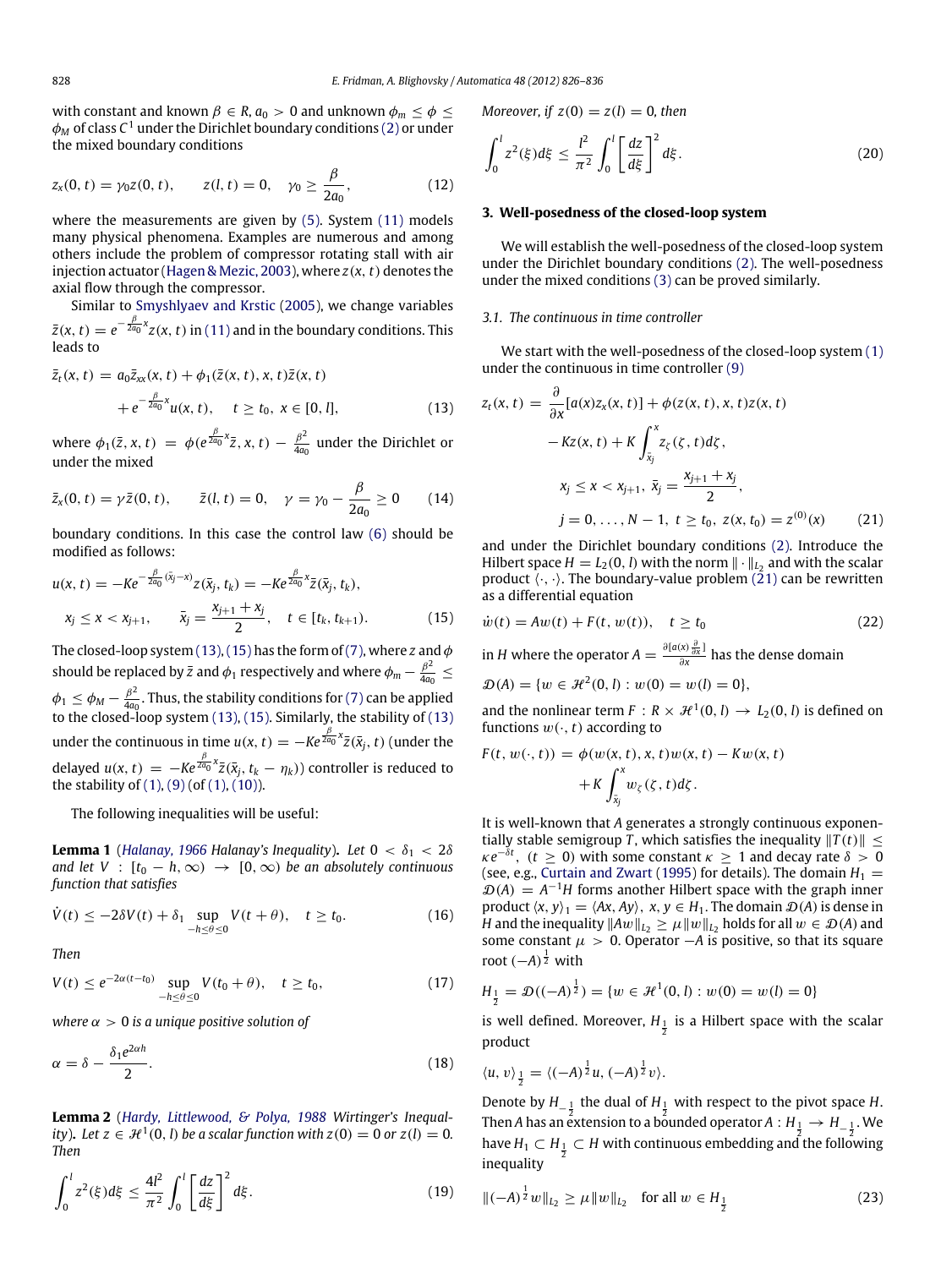holds. All relevant material on fractional operator degrees can be found, e.g., in [Tucsnak](#page-9-25) [and](#page-9-25) [Weiss](#page-9-25) [\(2009\)](#page-9-25).

A function  $w: [t_0, T) \to H_{\frac{1}{2}}$  is called a strong solution of [\(22\)](#page-2-3) if

$$
w(t) - w(t_0) = \int_{t_0}^t [Aw(s) + F(s, w(s))]ds
$$
\n(24)

holds for all  $t \in [t_0, T)$ . Here, the integral is computed in  $H_{-\frac{1}{2}}$ . Differentiating [\(24\)](#page-3-0) we obtain [\(22\).](#page-2-3)

Since the function  $\phi$  of class  $C^1$ , the following Lipschitz condition

$$
||F(t_1, w_1) - F(t_2, w_2)||_{L_2}
$$
  
\n
$$
\leq C[|t_1 - t_2| + ||(-A)^{\frac{1}{2}}(w_1 - w_2)||_{L_2}]
$$
\n(25)

with some constant  $C > 0$  holds locally in  $(t_i, w_i) \in R \times H_{\frac{1}{2}}$ ,  $i =$ 1, 2. Thus, Theorem 3.3.3 of [Henry](#page-9-26) [\(1993\)](#page-9-26) is applicable to  $(2\overset{2}{2})$ , and by applying this theorem, a unique strong solution  $w(t) \in H_{\frac{1}{2}}$  of [\(22\),](#page-2-3) initialized with  $z^{(0)} \in H_{\frac{1}{2}}$ , exists locally. Since  $\phi$  is bounded, there exists  $C_1 > 0$  such that

 $||F(t, w)||_{L_2} \leq C_1 ||(-A)^{\frac{1}{2}}w||_{L_2}, \quad \forall w \in H_{\frac{1}{2}}.$ 

Hence, the strong solution initialized with  $z^{(0)} \in H_{\frac{1}{2}}$  exists for all  $t \ge t_0$  [\(Henry,](#page-9-26) [1993\)](#page-9-26).

#### *3.2. The sampled in time and in space controller*

Consider the boundary-value problem

$$
z_{t}(x, t) = \frac{\partial}{\partial x} [a(x)z_{x}(x, t)] + \phi(z(x, t), x, t)z(x, t)
$$
  
- Kz(\bar{x}\_{j}, t\_{k} - \eta\_{k}),  $x_{j} \le x < x_{j+1},$   
 $j = 0, ..., N - 1, t \in [t_{k}, t_{k+1}],$   
 $(x, t_{0}) = z^{(0)}(x), z(x, t) = 0, t < t_{0}$  (26)

under the Dirichlet boundary conditions [\(2\).](#page-1-1) We will use the step method for solution of time-delay systems [\(Kolmanovskii](#page-9-27) [&](#page-9-27) [Myshkis,](#page-9-27) [1999\)](#page-9-27). For  $t \in [t_0, t_1)$  the system has a form

$$
z_t(x, t) = \frac{\partial}{\partial x} [a(x)z_x(x, t)] + \phi(z(x, t), x, t)z(x, t) - Kz(\bar{x}_j, t_0 - \eta_0), \quad z(0, t) = z(l, t) = 0, z(x, t) = 0, t < t_0.
$$
 (27)

By the above arguments, [\(27\)](#page-3-1) has a unique strong solution  $z(\cdot, t) \in$ *H*<sub>1</sub>, *t* ∈ [*t*<sub>0</sub>, *t*<sub>1</sub>) for an arbitrary initial function  $z^{(0)}$  ∈ *H*<sub>1</sub>. By considering next  $t \in [t_k, t_{k+1}), k = 1, 2, ...$  we conclude that [\(26\)](#page-3-2) has a unique strong solution for all  $t \geq t_0$ .

#### **4. LMIs for the exponential stabilization**

#### *4.1. Stabilization via sampled in space controller*

We will start with the stabilization via sampled-data in spatial variable controller which is continuous in time. In this case we assume that  $\phi$  is upper bounded with  $\phi \leq \phi_M < \infty$  (thus  $\phi_m = -\infty$ ). Consider the closed-loop system [\(21\)](#page-2-2) under the mixed boundary conditions [\(3\).](#page-1-2) By using the Lyapunov function

$$
V(t) = \int_0^l z^2(x, t) dx,
$$
 (28)

we will derive conditions that guarantee  $\dot{V}(t) + 2\delta V(t) \leq 0$  along [\(21\),](#page-2-2) [\(3\).](#page-1-2) The latter inequality yields  $V(t) \leq e^{-2\delta(t-t_0)}V(t_0)$  or

<span id="page-3-3"></span>
$$
\int_0^l z^2(x, t) dx \le e^{-2\delta(t - t_0)} \int_0^l z^2(x, t_0) dx
$$
\n(29)

<span id="page-3-0"></span>for the strong solutions of [\(21\),](#page-2-2) [\(3\)](#page-1-2) initialized with

 $z(\cdot, t_0) \in \mathcal{H}^1(0, l)$ :  $z_x(0, t_0) = \gamma z(0, t_0), \quad z(l, t_0) = 0.$  (30) If [\(29\)](#page-3-3) holds, we will say that [\(21\)](#page-2-2) under [\(3\)](#page-1-2) is exponentially stable with the decay rate  $\delta$ .

<span id="page-3-6"></span>Differentiating *V* along [\(21\)](#page-2-2) we find

$$
\dot{V}(t) = 2 \int_0^l z(x, t) z_t(x, t) dx = 2 \int_0^l z(x, t)
$$
  
 
$$
\times \left[ \frac{\partial}{\partial x} [a(x) z_x(x, t)] + \phi(z(x, t), x, t) z(x, t) - Kz(x, t) \right] dx + 2 \sum_{j=0}^{N-1} \int_{x_j}^{x_{j+1}} Kz(x, t) [z(x, t) - z(\bar{x}_j, t)] dx.
$$

Integration by parts and substitution of the boundary conditions [\(3\)](#page-1-2) lead to

<span id="page-3-7"></span>
$$
2\int_0^l z(x,t) \frac{\partial}{\partial x} [a(x)z_x(x,t)] dx = 2a(x)z(x,t)z_x(x,t) \Big|_0^l
$$
  

$$
-2\int_0^l a(x)z_x^2(x,t) dx \le -2a_0 \int_0^l z_x^2(x,t) dx.
$$
 (31)

Therefore,

<span id="page-3-4"></span>
$$
\dot{V}(t) \le -2a_0 \int_0^l z_x^2(x, t) dx + 2 \int_0^l (\phi_M - K) z^2(x, t) dx
$$
  
+ 
$$
2 \sum_{j=0}^{N-1} \int_{x_j}^{x_{j+1}} Kz(x, t) [z(x, t) - z(\bar{x}_j, t)] dx.
$$
 (32)

By Young's inequality, for any scalar  $\bar{R} > 0$  the following holds:

<span id="page-3-2"></span>
$$
- 2K \sum_{j=0}^{N-1} \int_{x_j}^{x_{j+1}} [z(x, t)] [z(x, t) - z(\bar{x}_j, t)]] dx
$$
  
\n
$$
\leq K \left[ \bar{R} \int_0^l z^2(x, t) dx + \bar{R}^{-1} \sum_{j=0}^{N-1} \int_{\bar{x}_j}^{x_{j+1}} [z(x, t) - z(\bar{x}_j, t)]^2 dx \right].
$$
\n(33)

Then, application of Wirtinger's inequality [\(19\)](#page-2-4) yields

<span id="page-3-1"></span>
$$
\int_{x_j}^{x_{j+1}} [z(x, t) - z(\bar{x}_j, t)]^2 dx
$$
  
= 
$$
\int_{x_j}^{\bar{x}_j} [z(x, t) - z(\bar{x}_j, t)]^2 dx
$$
  
+ 
$$
\int_{\bar{x}_j}^{x_{j+1}} [z(x, t) - z(\bar{x}_j, t)]^2 dx
$$
  

$$
\leq \frac{\Delta^2}{\pi^2} \int_{x_j}^{x_{j+1}} z_x^2(x, t) dx.
$$
 (34)

<span id="page-3-5"></span>Choosing next  $\bar{R} = \frac{A}{\pi}R$ , we find from [\(32\)–](#page-3-4)[\(34\)](#page-3-5) that

$$
\dot{V}(t) + 2\delta V(t) \le \left(R^{-1}K\frac{\Delta}{\pi} - 2a_0\right) \int_0^l z_x^2(x, t) dx
$$

$$
+ \left(RK\frac{\Delta}{\pi} + 2\delta + 2(\phi_M - K)\right)
$$

$$
\times \int_0^l z^2(x, t) dx.
$$
(35)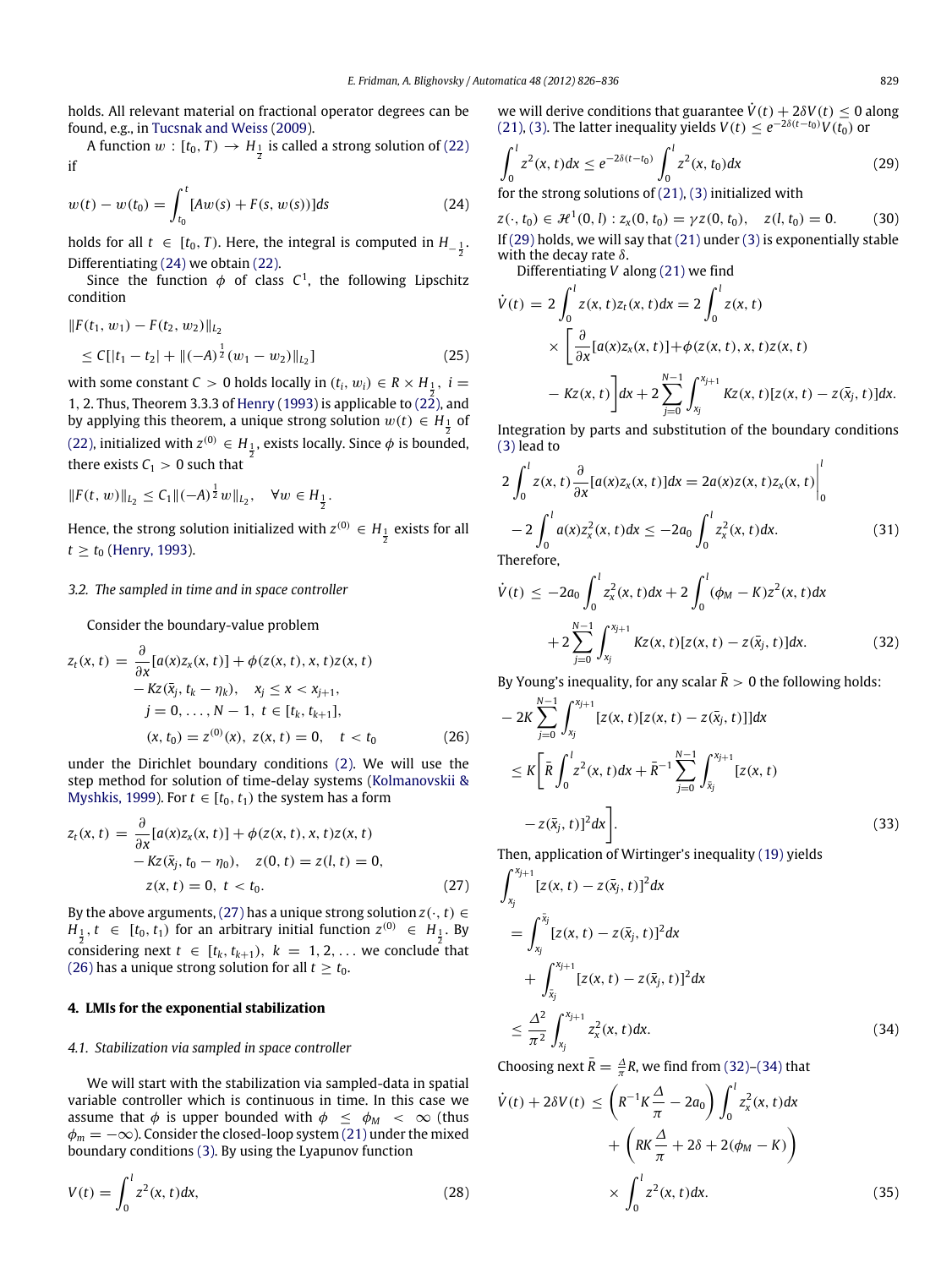By Wirtinger's inequality [\(19\),](#page-2-4)  $\dot{V}(t) + 2\delta V(t) \leq 0$  if

$$
R^{-1}K\frac{\Delta}{\pi} - 2a_0 \le 0,
$$
  
\n
$$
RK\frac{\Delta}{\pi} + 2\delta + 2(\phi_M - K) + \frac{\pi^2}{bl^2} \left( R^{-1}K\frac{\Delta}{\pi} - 2a_0 \right) \le 0,
$$
\n(36)

where  $b = 4$ . Under the Dirichlet boundary conditions, application of [\(20\)](#page-2-5) leads to the same conclusion with  $b = 1$  in [\(36\).](#page-4-1)

- Note that inequalities [\(36\)](#page-4-1) are feasible for small enough  $\delta$  > 0, Δ > 0 iff *K* >  $φ_M - \frac{a_0 π^2}{h^2}$  $\frac{0}{b l^2}$ . We have proved
- <span id="page-4-0"></span>**Proposition 1.** (i) *Given b* = 4,  $K > \phi_M - \frac{a_0 \pi^2}{h^2}$  $\frac{0^{\pi}}{bl^2}$ , R  $> 0$ , let there *exist*  $\Delta > 0$  *and*  $\delta > 0$  *such that the linear scalar inequalities* [\(36\)](#page-4-1) *are feasible. Then the closed-loop system* [\(1\)](#page-1-0)*,* [\(9\)](#page-1-7) *under the mixed boundary conditions* [\(3\)](#page-1-2) *is exponentially stable with the decay rate* δ *(in the sense of* [\(29\)](#page-3-3)*).*
- (ii) If the conditions of (i) hold with  $b = 1$ , then the closed-loop *system* [\(1\)](#page-1-0)*,* [\(9\)](#page-1-7) *under the Dirichlet boundary conditions* [\(2\)](#page-1-1) *is exponentially stable with the decay rate* δ*.*
- (iii) *The state-feedback controller*  $u = -Kz(x, t)$  *exponentially stabilizes* [\(1\)](#page-1-0) *with the decay rate*  $\delta > 0$  *if*  $K \ge \phi_M - \frac{a_0 \pi^2}{b l^2} + \delta$ , where  $b = 1$  *corresponds to* [\(2\)](#page-1-1) *and*  $b = 4$  *to* [\(3\)](#page-1-2)*.*

**Remark 2.** The condition [\(36\)](#page-4-1) of [Proposition 1](#page-4-0) cannot be improved for the diffusion equation

$$
z_t(x, t) = z_{xx}(x, t), \qquad (37)
$$

where  $x \in [0, \pi]$  under the mixed boundary conditions  $z_x(0, t) =$  $z(\pi, t) = 0$ . The feasibility of [\(36\)](#page-4-1) with  $K = 0$ ,  $a = 1$  guarantees the exponential decay rate  $\delta = 0.25$  of the system. This is the exact decay rate since −0.25 is the rightmost eigenvalue of the operator  $A=\frac{\partial^2}{\partial \xi^2}$  with the domain [\(Tucsnak](#page-9-25) [&](#page-9-25) [Weiss,](#page-9-25) [2009\)](#page-9-25)

$$
\mathcal{D}(A) = \{w \in \mathcal{H}^2(0, l) : w_x(0) = w(\pi) = 0\}.
$$

∂

The same conclusion is true for the Dirichlet boundary conditions with  $\delta = 1$ .

#### *4.2. Stabilization via the time-delayed sampled-data controller*

The time-delayed controller [\(10\)](#page-1-8) will be designed for the diffusion Eq. [\(1\)](#page-1-0) under the boundary conditions [\(2\)](#page-1-1) or [\(3\).](#page-1-2) Therefore, we will analyze the exponential stability of the closedloop system [\(26\),](#page-3-2) which can be represented as

$$
z_{t}(x, t) = \frac{\partial}{\partial x}[a(x)z_{x}(x, t)] + \phi(z(x, t), x, t)z(x, t)
$$
  

$$
-K\left[z(x, t - \tau(t)) - \int_{\bar{x}_{j}}^{x} z_{\zeta}(\zeta, t - \tau(t))d\zeta\right],
$$
  

$$
x_{j} \le x < x_{j+1}, j = 0, ..., N - 1, t \ge 0,
$$
  

$$
\tau(t) \in [0, \tau_{M}], z(x, t) = 0, t < t_{0}.
$$
 (38)

In [Fridman](#page-9-17) [and](#page-9-17) [Orlov](#page-9-17) [\(2009a\)](#page-9-17) for  $a \equiv a_0$  a Lyapunov functional of the form

$$
V(t) = (p_1 - a_0 p_3) \int_0^l z^2(x, t) dx + a_0 p_3 \int_0^l z_x^2(x, t) dx
$$
  
+ 
$$
\int_0^l \left[ \tau_M r \int_{-\tau_M}^0 \int_{t+\theta}^t e^{2\delta(s-t)} z_s^2(x, s) ds d\theta \right]
$$
  
+ 
$$
g \int_{t-\tau_M}^t e^{2\delta(s-t)} z^2(x, s) ds \right] dx
$$
 (39)

with  $l = \pi$  and some constants  $p_3 > 0$ ,  $p_1 > 0$ ,  $r \ge 0$  and  $g \geq 0$  was introduced for the exponential stability (with the decay rate  $\delta > 0$ ) of the Dirichlet boundary value problem for the heat equation with time-delay [\(38\),](#page-4-2) where the last integral term is deleted.

<span id="page-4-1"></span>The main difficulty in the Lyapunov-based analysis of [\(38\)](#page-4-2) is the "compensation" of the term  $K \int_{\bar{x}_j}^{x} z_{\zeta}(\zeta, t - \tau(t)) d\zeta$  with  $\dot{\tau} = 1$  for  $t \neq t_k$ . An extension of the existing constructions of Lyapunov–Krasovskii functionals (such as the *r*-dependent term in [\(39\)](#page-4-3) that "compensates" the term  $Kz(x, t - \tau(t))$ ) seems not to be applicable. The method that we develop in this paper is based on the combination of the Lyapunov–Krasovskii functional for [\(38\)](#page-4-2) with Halanay's inequality [\(17\).](#page-2-6)

**Remark 3.** Numerical examples show that for  $a \equiv a_0$  the term  $-a_0 p_3 \int_0^l z^2(x, t) dx$  of *V* is useful if  $K - \phi_M + a_0$  is comparatively  $\frac{10}{2}$  s  $\frac{1}{20}$  c (ii, e) at 5 c  $\frac{1}{2}$  is determined by  $\frac{1}{2}$  multiple comparatively small. In this case the above term allows to enlarge the upper bound on the delay which preserves the stability of the delayed diffusion equation. For greater values of *K* this term does not change the result.

<span id="page-4-8"></span>We modify *V* as follows:

$$
V(t) = p_1 \int_0^l z^2(x, t) dx + p_3 \int_0^l a(x) z_x^2(x, t) dx
$$
  
+ 
$$
\int_0^l \left[ \tau_M r \int_{-\tau_M}^0 \int_{t+\theta}^t e^{2\delta(s-t)} z_s^2(x, s) ds d\theta \right]
$$
  
+ 
$$
g \int_{t-\tau_M}^t e^{2\delta(s-t)} z^2(x, s) ds \right] dx + qz^2(0, t)
$$
(40)

where  $p_3 > 0$ ,  $p_1 > 0$ ,  $r \ge 0$ ,  $g \ge 0$ . For the Dirichlet boundary conditions we choose  $q = 0$ , whereas for the mixed conditions [\(3\)](#page-1-2) we consider  $q = a(0)p_3\gamma$ . Note that the resulting exponential decay rate for [\(38\)](#page-4-2) will be less than  $\delta$ .

## **Theorem 1.** (i) *Consider the Dirichlet boundary value problem* [\(26\)](#page-3-2)*,*

<span id="page-4-9"></span>[\(2\)](#page-1-1) and let *b* = 1. Given positive scalars Δ, δ, K >  $φ_M - \frac{a_0 π^2}{b^2}$  $\frac{1}{b^{2}}$ ,  $\tau_{M}$ , *R* and  $\delta_1$  *such that*  $2\delta > \delta_1$ *, let there exist positive scalars*  $p_1$ *, p*<sub>2</sub>*, p*<sub>3</sub>*, r and g satisfying the following LMIs*

<span id="page-4-4"></span>
$$
\delta p_3 \le p_2, \qquad \Delta KR^{-1}(p_2 + p_3) \le \pi \delta_1 a_0 p_3 \tag{41}
$$

<span id="page-4-6"></span>
$$
\bar{\Phi}_{|\phi=\phi_m}^{\tau_M} \leq 0, \qquad \bar{\Phi}_{|\phi=\phi_M}^{\tau_M} \leq 0,
$$
\n(42)

*where*

<span id="page-4-5"></span>
$$
\bar{\phi}^{\tau_{M}} \stackrel{\Delta}{=} \begin{bmatrix} \Phi_{11}^{\tau_{M}} - \lambda & \Phi_{12}^{\tau_{M}} & 0 & \Phi_{14}^{\tau_{M}} \\ * & \Phi_{22}^{\tau_{M}} & 0 & -Kp_{3} \\ * & * & \Phi_{33}^{\tau_{M}} & re^{-2\delta\tau_{M}} \\ * & * & * & \Phi_{44}^{\tau_{M}} \end{bmatrix}, \qquad (43)
$$
\n
$$
\Phi_{11}^{\tau_{M}} = 2\delta p_{1} + g + 2p_{2} \left( \phi + \frac{\Delta}{2\pi} KR \right) - re^{-2\delta\tau_{M}},
$$
\n
$$
\Phi_{12}^{\tau_{M}} = p_{1} - p_{2} + p_{3}\phi, \qquad \Phi_{22}^{\tau_{M}} = r\tau_{M}^{2} - 2p_{3} + \frac{\Delta}{\pi} KRp_{3},
$$
\n
$$
\lambda = \frac{2a_{0}\pi^{2}}{bl^{2}} (p_{2} - \delta p_{3}), \qquad \Phi_{33}^{\tau_{M}} = -(r + g)e^{-2\delta\tau_{M}},
$$
\n
$$
\Phi_{14}^{\tau_{M}} = re^{-2\delta\tau_{M}} - Kp_{2}, \qquad \Phi_{44}^{\tau_{M}} = -2re^{-2\delta\tau_{M}} - \delta_{1}p_{1}.
$$

<span id="page-4-2"></span>*Then a unique strong solution to the Dirichlet boundary value problem* [\(26\)](#page-3-2)*,* [\(2\)](#page-1-1) *initialized with*

<span id="page-4-7"></span><span id="page-4-3"></span>
$$
z(\cdot, t_0) \in H_{\frac{1}{2}}, \qquad z(x, t) \equiv 0, \quad t < t_0 \tag{44}
$$

*satisfies the inequality*

$$
p_1 \int_0^l z^2(x, t) dx + p_3 \int_0^l a(x) z_x^2(x, t) dx
$$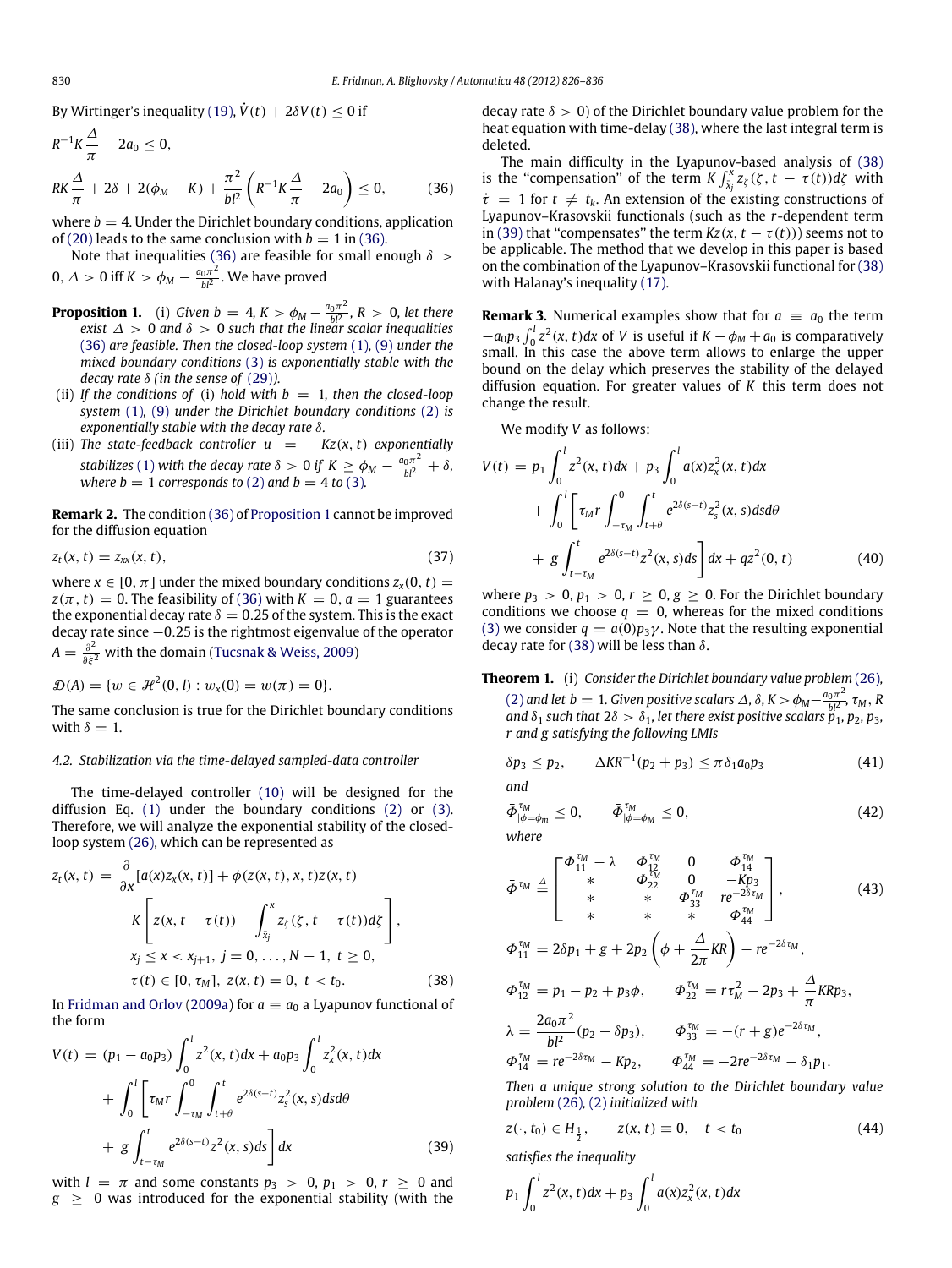$$
\leq e^{-2\alpha(t-t_0)}[p_1 \int_0^l z^2(x, t_0) dx + p_3 \int_0^l a(x) z_x^2(x, t_0) dx + qz^2(0, t_0)], \quad t \geq t_0,
$$
 (45)

*where*  $q = 0$  *and where*  $\alpha > 0$  *is a unique positive solution of* [\(18\)](#page-2-7)*.*

(ii) If the above conditions hold with  $b = 4$ , then a unique strong *solution to the mixed boundary value problem* [\(26\)](#page-3-2)*,* [\(3\)](#page-1-2) *initialized with*

$$
z(\cdot, t_0) \in \mathcal{H}^1(0, l) : z_x(0, t_0) = \gamma z(0, t_0), \quad z(l, t_0) = 0,
$$
  

$$
z(x, t) \equiv 0, \quad t < t_0
$$

*satisfies the inequality* [\(45\)](#page-5-0)*, where*  $q = a(0)p_3\gamma$  *and where*  $\alpha > 0$  *is a unique positive solution of* [\(18\)](#page-2-7).

**Proof 1.** We start with (ii). Differentiating *V* we find

$$
\dot{V}(t) + 2\delta V(t) = 2p_1 \int_0^l z(x, t)z_t(x, t)dx \n+ 2p_3 \int_0^l a(x)z_x(x, t)z_{xt}(x, t)dx \n- \tau_M r \int_0^l \int_{t-\tau_M}^t e^{2\delta(s-t)}z_s^2(x, s)dsdx \n+ \int_0^l [\tau_M^2 rz_t^2(x, t) + gz^2(x, t) \n- ge^{-2\delta\tau_M}z^2(x, t - \tau_M)]dx \n+ 2a(0)p_3\gamma z(0, t)z_t(0, t) \n+ 2\delta p_1 \int_0^l z^2(x, t)dx \n+ 2\delta p_3 \int_0^l a(x)z_x^2(x, t)dx \n+ 2\delta a(0)p_3\gamma z^2(0, t).
$$
\n(46)

By Jensen's inequality [\(Gu,](#page-9-28) [Kharitonov,](#page-9-28) [&](#page-9-28) [Chen,](#page-9-28) [2003\)](#page-9-28) we have

$$
- \tau_{M} r \int_{0}^{l} \int_{t-\tau_{M}}^{t} e^{2\delta(s-t)} z_{s}^{2}(x, s) ds dx
$$
  
\n
$$
= - \tau_{M} r \int_{0}^{l} \int_{t-\tau_{M}}^{t-\tau(t)} e^{2\delta(s-t)} z_{s}^{2}(x, s) ds dx
$$
  
\n
$$
- \tau_{M} r \int_{0}^{l} \int_{t-\tau(t)}^{t} e^{2\delta(s-t)} z_{s}^{2}(x, s) ds dx
$$
  
\n
$$
\leq -r \int_{0}^{l} e^{-2\delta\tau_{M}} \left[ \int_{t-\tau_{M}}^{t-\tau(t)} z_{s}(x, s) ds \right]^{2} dx
$$
  
\n
$$
- r \int_{0}^{l} e^{-2\delta\tau_{M}} \left[ \int_{t-\tau(t)}^{t} z_{s}(x, s) ds \right]^{2} dx
$$
  
\n
$$
= -re^{-2\delta\tau_{M}} \int_{0}^{l} [z(x, t-\tau(t)) - z(x, t-\tau_{M})]^{2} dx
$$
  
\n
$$
- re^{-2\delta\tau_{M}} \int_{0}^{l} [z(x, t) - z(x, t) - \tau(t)]^{2} dx.
$$
 (47)

We apply further the descriptor method [\(Fridman,](#page-9-29) [2001;](#page-9-29) [Fridman](#page-9-17) [&](#page-9-17) [Orlov,](#page-9-17) [2009a\)](#page-9-17) to [\(38\),](#page-4-2) where the left-hand side of

$$
2\int_0^l [p_2z(x,t) + p_3z_t(x,t)] \left[ -z_t(x,t) + \frac{\partial}{\partial x} [a(x)z_x(x,t)] + \phi(z(x,t),x,t)z(x,t) - Kz(x,t-\tau(t)) \right] dx
$$

<span id="page-5-1"></span><span id="page-5-0"></span>
$$
+2\sum_{j=0}^{N-1} \int_{x_j}^{x_{j+1}} [p_2 z(x, t) + p_3 z_t(x, t)] K \int_{\bar{x}_j}^{x} z_{\zeta}(\zeta, t - \tau(t)) d\zeta dx = 0
$$
\n(48)

with some free scalar  $p_2 > 0$  is added to  $\dot{V}(t) + 2\delta V(t)$ .

Integration by parts and substitution of the boundary conditions [\(3\)](#page-1-2) lead to

$$
2p_3 \int_0^l z_t(x, t) \frac{\partial}{\partial x} [a(x)z_x(x, t)] dx
$$
  
=  $2a(x)p_3 z_t(x, t)z_x(x, t) \Big|_0^l - 2p_3 \int_0^l a(x)z_{xt}(x, t)z_x(x, t) dx$   
=  $-2a(0)p_3\gamma z(0, t)z_t(0, t) - 2p_3 \int_0^l a(x)z_x(x, t)z_{xt}(x, t) dx$ ,  

$$
2p_2 \int_0^l z(x, t) \frac{\partial}{\partial x} [a(x)z_x(x, t)] dx = -2a(0)p_2\gamma z^2(0, t)
$$
  
 $- 2p_2 \int_0^l a(x)z_x^2(x, t) dx.$  (49)

Therefore, by adding the left-hand side of [\(48\)](#page-5-1) to  $\dot{V}(t)$  +  $2\delta V(t)$  and by taking into account  $(46)-(48)$  $(46)-(48)$  (note that the term  $2p_3 \int_0^l a(x)z_x(x,t)z_{xt}(x,t)dx$  in [\(46\)](#page-5-2) is canceled by the corresponding term in [\(48\)\)](#page-5-1), we obtain

<span id="page-5-2"></span>
$$
\dot{V}(t) + 2\delta V(t) \leq \int_{0}^{1} [\tau_{M}^{2} \tau_{\ell}^{2}(x, t) -re^{-2\delta \tau_{M}} [z(x, t - \tau(t)) - z(x, t - \tau_{M})]^{2}]dx \n- re^{-2\delta \tau_{M}} [z(x, t) - z(x, t - \tau(t))]^{2} dx \n+ 2p_{1} \int_{0}^{1} z(x, t) z_{t}(x, t) dx \n- 2p_{2} \int_{0}^{1} a(x) z_{x}^{2}(x, t) dx \n+ 2\delta p_{3} \int_{0}^{1} a(x) z_{x}^{2}(x, t) dx \n+ 2\delta p_{1} \int_{0}^{1} z^{2}(x, t) dx \n+ \int_{0}^{1} [gz^{2}(x, t) - ge^{-2\delta \tau_{M}} z^{2}(x, t - \tau_{M})] dx \n+ 2 \int_{0}^{1} [p_{2}z(x, t) + p_{3}z_{t}(x, t)][-z_{t}(x, t) + \phi(z(x, t), x, t)z(x, t) - Kz(x, t - \tau(t))] dx \n+ 2 \sum_{j=0}^{N-1} \int_{x_{j}}^{x_{j+1}} [p_{2}z(x, t) + p_{3}z_{t}(x, t)]^{2} dx \n+ p_{3}z_{t}(x, t)]K \int_{\bar{x}_{j}}^{x} z_{\zeta}(\zeta, t - \tau) d\zeta dx
$$

<span id="page-5-3"></span> $+ W_0,$  (50)

where  $W_0 = 2a(0)(\delta p_3 - p_2)\gamma z^2(0, t)$ . The feasibility of the first inequality [\(41\)](#page-4-4) implies  $W_0 \leq 0$ . By Young's inequality, for any scalar  $\bar{R} > 0$  we have

$$
2Kp_2 \sum_{j=0}^{N-1} \int_{x_j}^{x_{j+1}} z(x, t) \int_{x_j}^{x} z_{\zeta}(\zeta, t - \tau(t)) d\zeta dx
$$
  
 
$$
\leq K\bar{R}p_2 \int_0^l z^2(x, t) dx
$$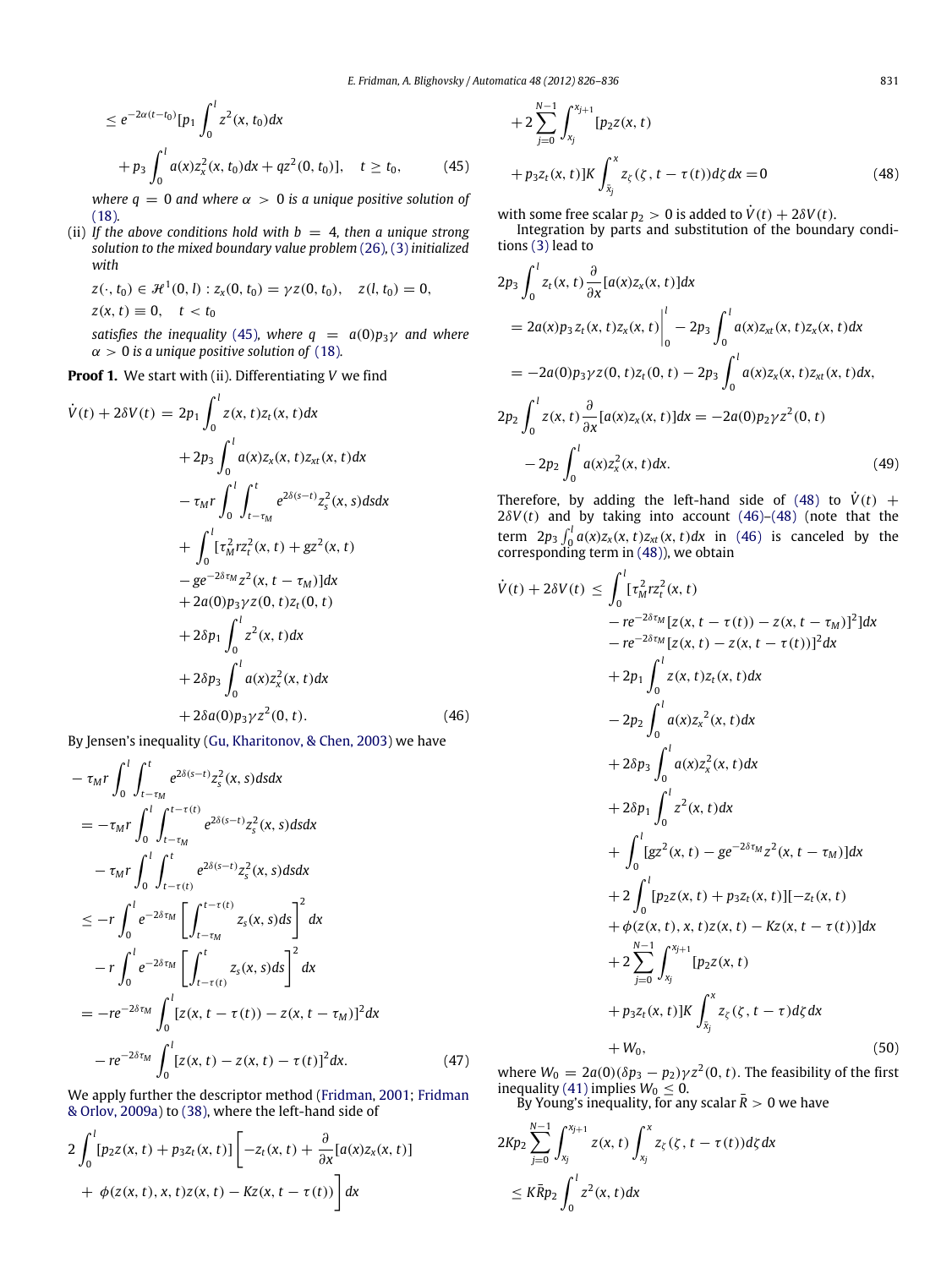$$
+ K \bar{R}^{-1} p_2 \sum_{j=0}^{N-1} \int_{x_j}^{x_{j+1}} \left[ \int_{\bar{x}_j}^{x} z_{\zeta}(\zeta, t - \tau(t)) d\zeta \right]^2 dx.
$$
 (51)

Wirtinger's inequality [\(19\)](#page-2-4) yields (cf. [\(34\)\)](#page-3-5)

$$
\int_{x_j}^{x_{j+1}} \left[ \int_{\bar{x}_j}^x z_\zeta(\zeta, t - \tau(t)) d\zeta \right]^2 dx
$$
  
 
$$
\leq \frac{\Delta^2}{\pi^2} \int_{x_j}^{x_{j+1}} z_x^2(x, t - \tau(t)) dx.
$$

Choosing next  $\bar{R} = \frac{\Delta}{\pi}R$ , we find

$$
2Kp_2 \sum_{j=0}^{N-1} \int_{\bar{x}_j}^{x_{j+1}} z(x, t) \int_{x_j}^{x} z_{\zeta}(\zeta, t - \tau(t)) d\zeta dx
$$
  
\n
$$
\leq \frac{\Delta}{\pi} KRp_2 \int_0^l z^2(x, t) + \frac{\Delta}{\pi} K R^{-1}p_2 \int_0^l z_x^2(x, t - \tau(t)) dx,
$$
  
\n
$$
2Kp_3 \sum_{j=0}^{N-1} \int_{x_j}^{x_{j+1}} \int_{x_j}^{x} z_t(x, t) z_{\zeta}(\zeta, t - \tau(t)) d\zeta dx
$$
  
\n
$$
\leq \frac{\Delta}{\pi} KRp_3 \int_0^l z_t^2(x, t) dx + \frac{\Delta}{\pi} K R^{-1}p_3 \int_0^l z_x^2(x, t - \tau(t)) dx. (52)
$$

Set  $\eta = col\{z(x, t), z_t(x, t), z(x, t - \tau_M), z(x, t - \tau(t))\}$ . Then [\(50\)](#page-5-3)[–\(52\)](#page-6-0) implies

$$
\dot{V} + 2\delta V \leq \int_0^l \eta^T \bar{\Phi}_{|\lambda=\delta_1=0}^{\tau_M} \eta dx - 2a_0(p_2 - \delta p_3) \int_0^l z_x^2(x, t) dx \n+ \frac{\Delta}{\pi} KR^{-1}(p_3 + p_2) \int_0^l z_x^2(x, t - \tau(t)) dx \n\leq \int_0^l \eta^T \bar{\Phi}_{|\delta_1=0}^{\tau_M} \eta dx \n+ \frac{\Delta}{\pi} KR^{-1}(p_3 + p_2) \int_0^l z_x^2(x, t - \tau(t)) dx,
$$
\n(53)

where  $b = 4$ . The latter inequality follows from Wirtinger's inequality [\(19\).](#page-2-4)

In order to apply further Halanay's inequality [\(17\)](#page-2-6) we note that

$$
\dot{V}(t) + 2\delta V(t) - \delta_1 \sup_{\theta \in [-\tau_M, 0]} V(t + \theta)
$$
\n
$$
\leq \dot{V}(t) + 2\delta V(t) - \delta_1 V(t - \tau(t))
$$
\n
$$
\leq \dot{V}(t) + 2\delta V(t) - \delta_1 \int_0^{\pi} [p_1 z^2(x, t - \tau(t))
$$
\n
$$
+ a(x)p_3 z_x^2(x, t - \tau(t))]dx.
$$
\n(54)

Since  $\bar{\Phi}^{\tau_M}$  defined by [\(43\)](#page-4-5) is affine in  $\phi\in[\phi_m,\phi_M]$ , the feasibility of [\(42\)](#page-4-6) implies the feasibility of  $\bar{\Phi}^{\tau_M} \leq 0$  for all  $\phi \in [\phi_m, \phi_M]$ . Therefore, [\(53\),](#page-6-1) [\(41\)](#page-4-4) and [\(42\)](#page-4-6) yield

$$
\dot{V}(t) + 2\delta V(t) - \delta_1 \sup_{\theta \in [-\tau_M, 0]} V(t + \theta)
$$
\n
$$
\leq \int_0^l \eta^T \bar{\Phi}^{\tau_M} \eta dx + \frac{\Delta}{\pi} K R^{-1} (p_2 + p_3)
$$
\n
$$
\times \int_0^l z_x^2(x, t - \tau(t)) dx - \delta_1 a_0 p_3
$$
\n
$$
\times \int_0^l z_x^2(x, t - \tau(t)) dx \leq 0.
$$
\n(55)

Application of Halanay's inequality, where  $V(t_0) = \sup_{\theta \in [-\tau_M, 0]}$  $V(t_0 + \theta)$  (due to [\(44\)\)](#page-4-7), completes the proof of (ii). Under the Dirichlet boundary conditions, the result of (i) is derived by using the above arguments, where in [\(55\)](#page-6-2) Wirtinger's inequality [\(20\)](#page-2-5) is applied.  $\square$ 

#### *4.3. Sampled-data in time and in space controller*

Lyapunov functionals [\(39\)](#page-4-3) and [\(40\)](#page-4-8) lead to sufficient conditions for any time-varying delays  $\tau(t) \in [0, \tau_M]$  without taking into account the sawtooth evolution of the sampled-data induced delay  $\tau(t) = t - t_k - \eta_k$ ,  $t \in [t_k, t_{k+1})$ . In the finite-dimensional case, in [Fridman](#page-9-10) [\(2010\)](#page-9-10) a novel construction of Lyapunov functional has been introduced for the sawtooth delays  $\tau(t) = t - t_k$ ,  $t \in$  $[t_k, t_{k+1})$ , which essentially improves the results. We extend the construction of [Fridman](#page-9-10) [\(2010\)](#page-9-10) to the diffusion equation. For the exponential stability analysis of the closed-loop system [\(8\)](#page-1-9) we consider the following Lyapunov functional

$$
V(t) = p_1 \int_0^l z^2(x, t) dx + \int_0^l [a(x)p_3 z_x^2(x, t) + r(t_{k+1} - t) \int_{t_k}^t e^{2\delta(s-t)} z_s^2(x, s) ds] dx + qz^2(0, t),
$$
  
 $t \in [t_k, t_{k+1}), \quad p_3 > 0, \quad p_1 > 0, \quad r > 0,$  (56)

<span id="page-6-0"></span>where  $q = 0$  corresponds to the Dirichlet and  $q = a(0)p_3\gamma$ corresponds to the mixed boundary conditions. It is continuous in time since

$$
V(t_k) = \int_0^l [p_1 z^2(x, t_k) + a(x) p_3 z_x^2(x, t_k)] dx + q z^2(0, t_k)
$$
  
=  $V(t_k^-).$ 

<span id="page-6-5"></span><span id="page-6-1"></span>**Theorem 2.** (i) *Consider the Dirichlet boundary value problem* [\(26\)](#page-3-2)*,* [\(2\)](#page-1-1) and let *b* = 1. Given positive scalars Δ, δ,  $K > φ_M - \frac{a_0 π^2}{h^2}$  $\frac{0^{\pi}}{bl^2}$ , h, R *and*  $\delta_1$  *such that*  $2\delta > \delta_1$ *, let there exist scalars*  $p_i > 0$ *, r > 0 and*  $y_i$ ( $i = 1, 2, 3$ ), *satisfying* [\(41\)](#page-4-4) *and the following LMIs* 

<span id="page-6-3"></span>
$$
\Phi^i_{|\phi=\phi_m} \le 0, \qquad \Phi^i_{|\phi=\phi_M} \le 0, \quad i=0,1
$$
\nwhere

$$
\Phi^{0} \stackrel{\Delta}{=} \begin{bmatrix} \Phi_{11} - \lambda & \Phi_{12} & \Phi_{13} \\ * & hr + \Phi_{22} & \Phi_{23} \\ * & * & \Phi_{33} \end{bmatrix},
$$
\n
$$
\Phi^{1} \stackrel{\Delta}{=} \begin{bmatrix} \Phi_{11} - \lambda & \Phi_{12} & \Phi_{13} & hy_1 \\ * & \Phi_{22} & \Phi_{23} & hy_2 \\ * & * & \Phi_{33} & hy_3 \\ * & * & * & -hre^{-2\delta h} \end{bmatrix},
$$
\n
$$
\Phi_{11} = 2\delta p_1 + 2p_2 \left( \phi + \frac{\Delta}{2\pi} KR \right) - 2y_1,
$$
\n
$$
\Phi_{12} = p_1 - p_2 + p_3\phi - y_2, \quad \Phi_{13} = y_1 - y_3 - Kp_2,
$$
\n
$$
\Phi_{22} = -2p_3 + \frac{\Delta}{\pi} KRp_3, \quad \Phi_{23} = y_2 - Kp_3,
$$
\n
$$
\lambda = \frac{2a_0\pi^2}{bl^2} (p_2 - \delta p_3), \quad \Phi_{33} = 2y_3 - \delta_1 p_1.
$$
\n(58)

<span id="page-6-4"></span>*Then a unique strong solution to the Dirichlet boundary value problem* [\(26\)](#page-3-2), [\(2\)](#page-1-1) *initialized with*  $z(\cdot, t_0) \in H_{\frac{1}{2}}$  *satisfies the*  $\alpha$  *inequality* [\(45\)](#page-5-0) where  $q=0$  and where  $\alpha>0$  is a unique positive *solution of* [\(18\)](#page-2-7)*.*

<span id="page-6-2"></span>(ii) If the conditions of (i) hold with  $b = 4$ , then a unique strong *solution to the mixed boundary value problem* [\(26\)](#page-3-2)*,* [\(3\)](#page-1-2) *initialized with* [\(30\)](#page-3-6) *satisfies the inequality* [\(45\)](#page-5-0)*, where*  $q = a(0)p_3\gamma$  *and where*  $\alpha > 0$  *is a unique positive solution of* [\(18\)](#page-2-7).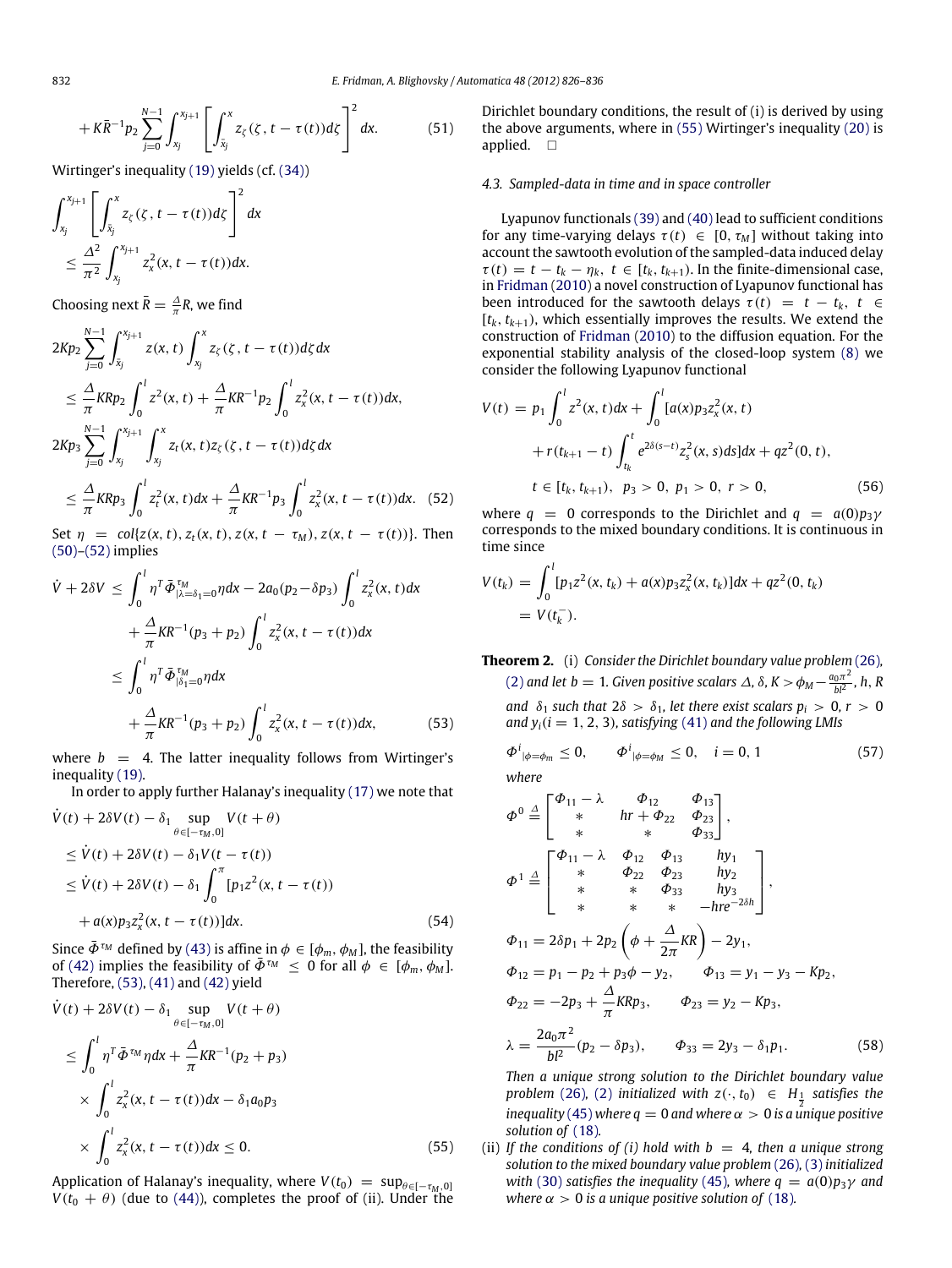**Proof 2.** For simplicity, we prove the result under the Dirichlet boundary conditions [\(2\).](#page-1-1) Differentiating *V*, where  $t \in [t_k, t_{k+1})$ , we find

$$
\dot{V}(t) + 2\delta V(t) = 2p_1 \int_0^l z(x, t)z_t(x, t)dx \n+ 2p_3 \int_0^l a(x)z_x(x, t)z_{xt}(x, t)dx \n- r \int_0^l \int_{t_k}^t e^{2\delta(s-t)}z_s^2(x, s)dsdx \n+ \int_0^l [r(t_{k+1} - t)z_t^2(x, t) + 2\delta p_1 z^2(x, t) \n+ 2\delta ap_3 z_x^2(x, t)]dx.
$$

Denote  $v_1(x, t) \triangleq \frac{1}{t-t_k} \int_{t_k}^t z_s(x, s) ds$ , where by  $v_1|_{t=t_k}$  we understand the following:  $\lim_{t \to t_k^+} v_1 = z_t(x, t_k)$ . By Jensen's inequality [\(Gu](#page-9-28) [et al.,](#page-9-28) [2003\)](#page-9-28) we have

$$
-r \int_{0}^{l} \int_{t_{k}}^{t} e^{2\delta(s-t)} z_{s}^{2}(x, s) ds dx
$$
  
\n
$$
\leq -r \frac{1}{t - t_{k}} \int_{0}^{l} e^{-2\delta h} \left[ \int_{t_{k}}^{t} z_{s}(x, s) ds \right]^{2} dx
$$
  
\n
$$
= -re^{-2\delta h} (t - t_{k}) \int_{0}^{l} v_{1}^{2}(x, t) dx.
$$
\n(59)

We apply further the descriptor method to [\(8\),](#page-1-9) where the left-hand side of [\(48\)](#page-5-1) with  $t - \tau(t) = t_k$  with some free scalar  $p_2 > 0$  is added to  $\dot{V}(t) + 2\delta V(t)$ . Taking into account [\(31\),](#page-3-7) we obtain

$$
\dot{V}(t) + 2\delta V(t) \le -re^{-2\delta h}(t - t_k) \int_0^1 v_1^2(x, t) dx
$$
  
+  $r \int_0^1 (t_{k+1} - t)z_t^2(x, t) dx$   
+  $2\delta p_3 \int_0^1 a(x)z_x^2(x, t) dx$   
+  $2 \int_0^1 [\delta p_1 z^2(x, t) + p_1 z(x, t) z_t(x, t)$   
-  $a(x)p_2 z_x^2(x, t) dx + 2 \int_0^1 [p_2 z(x, t)$   
+  $p_3 z_t(x, t) [[-z_t(x, t) + \phi(z(x, t), x, t) z(x, t)$   
-  $Kz(x, t - \tau(t))] dx + 2 \sum_{j=0}^{N-1} \int_{x_j}^{x_{j+1}} [p_2 z(x, t)$   
+  $p_3 z_t(x, t)] K \int_{x_j}^x z_{\zeta}(\zeta, t_k) d\zeta dx.$  (60)

Young's and Wirtinger's inequalities [\(19\)](#page-2-4) yield

$$
2K \sum_{j=0}^{N-1} \int_{\bar{x}_j}^{x_{j+1}} \int_{x_j}^{x} [p_2 z(x, t) + p_3 z_t(x, t)] z_{\zeta}(\zeta, t_k) d\zeta dx
$$
  
\n
$$
\leq \frac{\Delta}{\pi} K \int_0^l [R(p_2 z^2(x, t) + p_3 z_t^2(x, t))
$$
  
\n
$$
+ R^{-1}(p_2 + p_3) z_x^2(x, t_k)] dx
$$
\n(61)

for some  $R > 0$  (cf. Eq. [\(1\),](#page-1-0) [\(52\)\)](#page-6-0). Extending the free-weighting matrices method of [He,](#page-9-30) [Wu,](#page-9-30) [She,](#page-9-30) [and](#page-9-30) [Liu](#page-9-30) [\(2004\)](#page-9-30) to the infinitedimensional case, we further insert free scalars  $y_1$ ,  $y_2$ ,  $y_3$  by adding to  $\dot{V}(t) + 2\delta V(t)$  the left-hand side of the following expression

$$
2\int_0^1 [y_1 z(x, t) + y_2 z_t(x, t) + y_3 z(x, t_k)][-z(x, t)+z(x, t_k) + (t - t_k)v_1(x, t)]dx = 0.
$$
 (62)

<span id="page-7-1"></span>Set  $\eta$  =  $col{z(x, t), z_t(x, t), z(x, t_k), v_1}$ . Then [\(60\)–](#page-7-0)[\(62\)](#page-7-1) and Wirtinger's inequality [\(20\)](#page-2-5) imply

$$
\dot{V}(t) + 2\delta V(t) \le -\int_0^l [2a_0(p_2 - \delta p_3)z_x^2(x, t) -\frac{\Delta}{\pi}KR^{-1}(p_2 + p_3)z_x^2(x, t_k)]dx \n+ \int_0^l \eta^T \bar{\Phi}_{|\lambda = \delta_1 = 0}^s \eta dx \n\le \int_0^l \eta^T \bar{\Phi}_{|\delta_1 = 0}^s \eta dx + \frac{\Delta}{\pi} KR^{-1}(p_2 + p_3) \n\times \int_0^l z_x^2(x, t) dx
$$
\n(63)

where  $b = 1$  and

$$
\bar{\varPhi}^{s} \stackrel{\Delta}{=} \begin{bmatrix} \Phi_{11} - \lambda & \Phi_{12} & \Phi_{13} & (t - t_k)y_1 \\ * & (t_{k+1} - t)r + \Phi_{22} & \Phi_{23} & (t - t_k)y_2 \\ * & * & \Phi_{33} & (t - t_k)y_3 \\ * & * & * & -(t - t_k)re^{-2\delta h} \end{bmatrix}.
$$

We note that

$$
\dot{V}(t) + 2\delta V(t) - \delta_1 \sup_{\theta \in [-h,0]} V(t + \theta)
$$
\n
$$
\leq \dot{V}(t) + 2\delta V(t) - \delta_1 V(t_k) \leq \dot{V}(t) + 2\delta V(t)
$$
\n
$$
- \delta_1 \int_0^l [p_1 z^2(x, t_k) + a(x) p_3 z_x^2(x, t_k)] dx
$$
\n
$$
\leq \int_0^l \eta^T \bar{\Phi}_s \eta dx + \left[ \frac{\Delta}{\pi} K R^{-1} (p_2 + p_3) - \delta_1 a_0 p_3 \right]
$$
\n
$$
\times \int_0^l z_x^2(x, t_k) dx,
$$
\n(64)

<span id="page-7-2"></span>if [\(41\)](#page-4-4) is feasible and if  $\bar{\Phi}^s \leq 0$  for all  $t \in [t_k, t_{k+1})$ .

We will prove next that the four LMIs  $(57)$  yield  $\bar{\Phi}^s \leq 0$ . Matrices  $\Phi^0$  and  $\Phi^1$  given by [\(58\)](#page-6-4) are affine in  $\phi$ . Therefore,  $\Phi^j \leq 0$ for all  $\phi \in [\phi_m, \phi_M]$  if LMIs [\(57\)](#page-6-3) are satisfied. For  $t - t_k \to 0$ and  $t - t_k \rightarrow h$  the matrix inequality  $\bar{\phi}_s \leq 0$  leads to  $\phi^0 \leq$ 0 and  $\Phi^1 \leq 0$  with notations given in [\(58\).](#page-6-4) Denote by  $\eta_0 =$  $col{z(x, t), z_t(x, t), z(x, t_k)}$ . Then  $\Phi^0 \le 0$  and  $\Phi^1 \le 0$  imply for  $t ∈ [t_k, t_{k+1})$ 

<span id="page-7-0"></span>
$$
\frac{t_{k+1} - t}{t_{k+1} - t_k} \eta_0^T \Phi^0 \eta_0 + \frac{t - t_k}{t_{k+1} - t_k} \eta^T \Phi^1 \eta = \eta^T \Phi_h \eta \le 0, \quad \forall \eta \ne 0,
$$

where

$$
\Phi_h \stackrel{\text{d}}{=} \begin{bmatrix}\n\Phi_{11} - \lambda & \Phi_{12} & \Phi_{13} & h \frac{t - t_k}{t_{k+1} - t_k} y_1 \\
\ast & h \frac{t_{k+1} - t}{t_{k+1} - t_k} r + \Phi_{22} & \Phi_{23} & h \frac{t - t_k}{t_{k+1} - t_k} y_2 \\
\ast & \ast & \Phi_{33} & h \frac{t - t_k}{t_{k+1} - t_k} y_3 \\
\ast & \ast & \ast & -h \frac{t - t_k}{t_{k+1} - t_k} r e^{-2\delta h} \\
\leq 0.\n\end{bmatrix}
$$

Since  $\frac{h}{t_{k+1}-t_k} \geq 1$ , the feasibility of  $\Phi_h \leq 0$  (by Schur complements) implies  $\bar{\phi}^s \leq 0$ . Therefore, inequalities [\(41\),](#page-4-4) [\(64\),](#page-7-2)  $\bar{\phi}^s \leq 0$  and the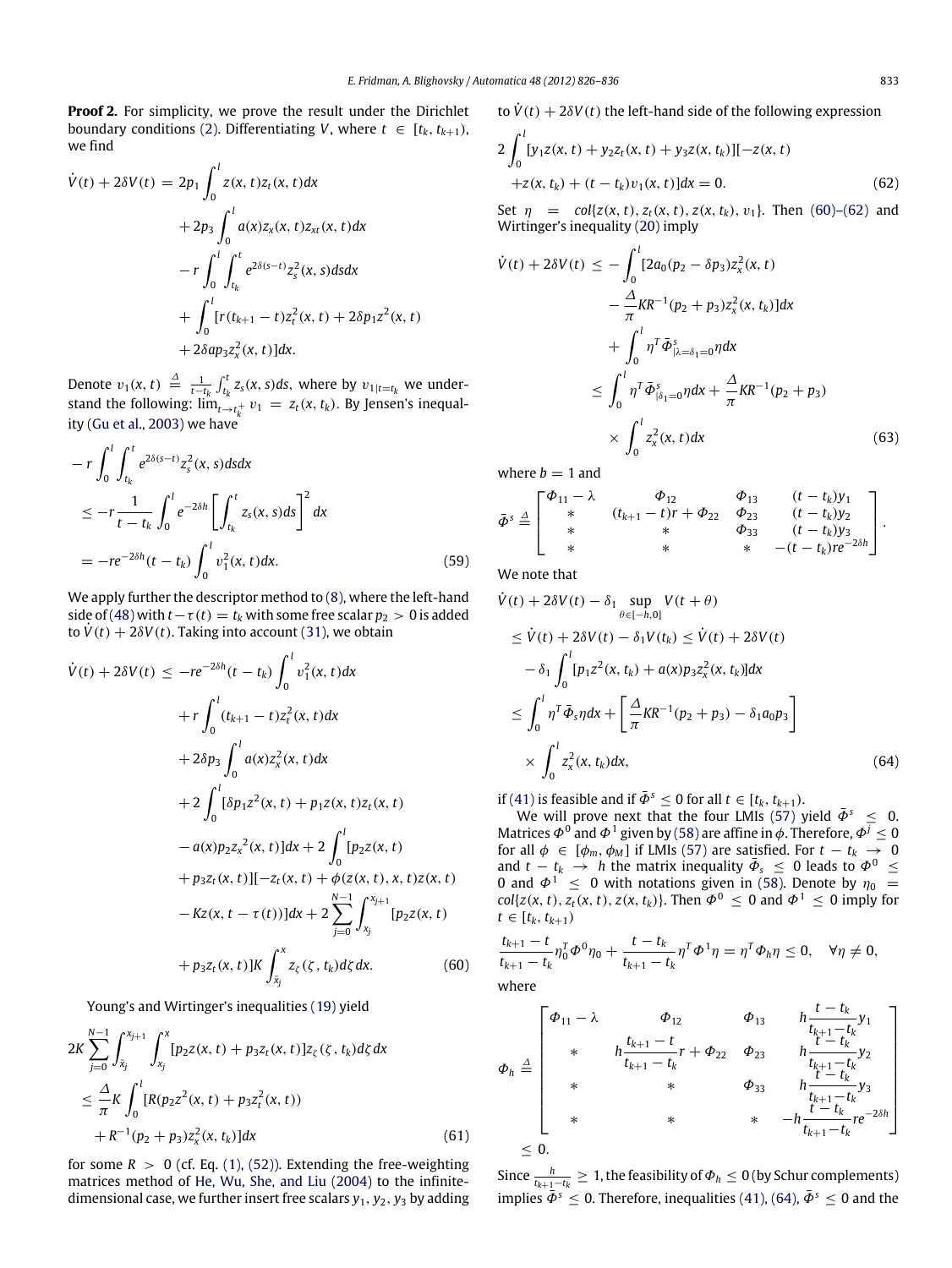Halanay's inequality [\(17\)](#page-2-6) yield  $V(t) \leq e^{-2\alpha(t-t_0)}V(t_0)$  for  $\alpha > 0$ satisfying [\(18\),](#page-2-7) which completes the proof.  $\square$ 

#### *4.4. Example*

Consider the controlled diffusion equation

$$
z_t(x, t) = \frac{\partial}{\partial x} [a(x)z_x(x, t)] + \phi(z(x, t))z(x, t)
$$
  
-  $\beta z_x(x, t) + u(x, t), \quad x \in [0, \pi], t \ge 0, a \ge 1$  (65)

under the Dirichlet [\(2\)](#page-1-1) or under the mixed [\(12\)](#page-2-8) (with  $\gamma = \beta/2$ ) boundary conditions. We consider either  $\beta = 0$ , where *a* is assumed to be of class  $C^1$  (and may be unknown), or  $\beta\,=\,1$  with  $a \equiv 1$ . The unknown function  $\phi$  is assumed to be of class  $C^1$  with  $0 \leq \phi \leq 1.8$ . The sampled-data control law is chosen as (see [Remark 1\)](#page-1-10)

$$
u(x, t) = -3e^{-\frac{\beta}{2}(\bar{x}_j - x)} z(\bar{x}_j, t_k - \eta_k),
$$
  
\n
$$
x_j \le x < x_{j+1}, \ \bar{x}_j = \frac{x_{j+1} + x_j}{2}, \ t \in [t_k, t_{k+1}),
$$
  
\n
$$
x_{j+1} - x_j \le \Delta, \ t_{k+1} - t_k \le h, \ 0 \le \eta_k \le \eta_M.
$$
\n(66)

According to [Proposition 1](#page-4-0) and [Remark 1,](#page-1-10) the state-feedback  $u(x, t) = -3z(x, t)$  exponentially stabilizes [\(65\),](#page-8-0) [\(12\)](#page-2-8) and (65), [\(2\)](#page-1-1) with the decay rates 1.45  $+$  0.25  $\beta^2$  and 2.2  $+$  0.25  $\beta^2$  respectively. Thus, for small enough sampling intervals and delay, the sampleddata controller stabilizes the system.

For the continuous in time controller  $u(x, t) = -3e^{-\frac{\beta}{2}(\bar{x}_j - x)}$  $z(\bar{x}_i, t)$  we apply [Proposition 1,](#page-4-0) where for simplicity we choose *R* = 1. We find that the closed-loop system, where  $\beta = 0$  or  $\beta = 1$ , under the Dirichlet boundary conditions remains exponentially stable till  $\Delta \leq 2.09$ . Therefore, the above controller exponentially stabilizes the system if the spatial domain is divided into two subdomains with  $x_{j+1} - x_j \le 2.09$ . Moreover, if we choose  $x_1 = \frac{\pi}{2}$ in the middle of [0,  $\pi$ ], which corresponds to two sensors placed in  $\bar{x}_0 = \frac{\pi}{4}$  and  $\bar{x}_1 = \frac{3\pi}{4}$ , then the above controller exponentially stabilizes the system with the decay rate 0.7.

For  $\beta = 0$ ,  $\phi = 1.8$  and the continuous in space controller  $u(x, t) = -3z(x, t_k)$ , by using LMI Toolbox of Matlab we verify LMI conditions of [Theorem 2](#page-6-5) under the Dirichlet boundary conditions. Note that Matlab verifies the feasibility of the strict inequalities. We find that the closed-loop system preserve the exponential stability for  $t_{k+1} - t_k \leq h = 0.66$ . The corresponding bound for the time-varying delay which follows from [Theorem 1](#page-4-9) is essentially smaller:  $t_{k+1} - t_k + \eta_k \leq \tau_M = 0.38$ .

We consider further the controller [\(66\),](#page-8-1)  $0 \le \phi \le 1.8$  and apply [Theorems 1](#page-4-9) and [2](#page-6-5) to the closed-loop system, where we choose *R* = 1. [Theorem 2](#page-6-5) is applied in the case of  $\eta_k \equiv 0$ . For  $\beta = 0$  and  $\beta = 1$ , [Tables 1](#page-8-2) and [2](#page-8-3) show the maximum values of  $\Delta$  as functions of  $\tau_M = h + \eta_M$  (that result from [Theorem 1\)](#page-4-9) and of *h* (that result from [Theorem 2\)](#page-6-5), which preserve the exponential stability of the system. The corresponding values of  $\delta$  are also given, whereas the values of  $\delta_1$  < 2 $\delta$  are chosen to be close to 2 $\delta$ , which leads to a small decay rate  $\alpha$  but enlarges the sampling intervals. The values before the brackets correspond to  $\beta = 0$ , whereas the values in brackets correspond to  $\beta = 1$ . If these values coincide, only one number is given.

It is seen from the [Tables 1](#page-8-2) and [2](#page-8-3) that in the sampled-data case with  $t_{k+1} - t_k \leq 0.1$  and  $\beta = 1$  under the Dirichlet boundary conditions the resulting  $\Delta = 1.05 > \pi/3$ , which leads to three sub-domains with the three sensors in the middle. In all the other cases (the delayed control under the mixed/Dirichlet boundary conditions and the sampled-data control under the Dirichlet boundary conditions with  $\beta = 0$ ) four sensors corresponding to four sub-domains should be used. Considering further  $t_{k+1} - t_k +$ 

<span id="page-8-2"></span>

<span id="page-8-3"></span>**Table 2**

| Dirichlet b.c. with $\beta = 0$ ( $\beta = 1$ ). |  |  |  |
|--------------------------------------------------|--|--|--|
|--------------------------------------------------|--|--|--|

|                                 | 1000 | 1(1.2)  | 0.73       | 0.23      |
|---------------------------------|------|---------|------------|-----------|
| $\tau_M$                        |      | 0.1     | 0.2        | 0.3       |
|                                 | 2.09 | 0.97(1) | 0.54(0.57) | 0.1(0.14) |
| $\frac{\varDelta_{ \tau_M}}{h}$ |      | 0.1     | 0.2        | 0.3       |
| $\Delta_{\mathsf{lh}}$          | 2.09 | 1(1.05) | 0.65(0.69) | 0.3(0.33) |

<span id="page-8-0"></span>

| Mixed b.c with $\beta = 0$ ( $\beta = 1$ ). |  |
|---------------------------------------------|--|
|---------------------------------------------|--|

| δ                                      | 1000       |                          | 0.6                      | 0.23               |
|----------------------------------------|------------|--------------------------|--------------------------|--------------------|
| $\tau_M$<br>$\varDelta_{ \tau_M}$<br>h | 2.08(2.09) | 0.1<br>0.94(0.99)<br>0.1 | 0.2<br>0.46(0.50)<br>0.2 | 0.3<br>0(0)<br>0.3 |
| $\Delta_{\parallel h}$                 | 2.08(2.09) | 0.98(1.03)               | 0.56(0.62)               | 0.28(0.3)          |

<span id="page-8-4"></span><span id="page-8-1"></span>

**Fig. 1.** Solution under the Dirichlet b.c. with  $\Delta = \pi/2$ ,  $h = 0.2$ ,  $\phi(z) = 1.8 \cos^2 z$ and  $\beta = 0$ .

 $\eta_k \leq 0.1$  and  $\beta = 0$ ,  $x_{j+1} - x_j = \pi/4$ ,  $j = 0, \ldots, 3$  under the Dirichlet boundary conditions, we find that the conditions of [Theorem 1](#page-4-9) are feasible with  $\delta = 1.2$ ,  $\delta_1 = 2 \cdot 0.77 \cdot \delta$ , which guarantees the exponential stability of the closed-loop system with the decay rate  $\alpha = 0.252$ .

We proceed further with the numerical simulations of the solutions to the closed-loop system under the Dirichlet boundary conditions with  $a \equiv 1$  and  $\beta = 0$ , where we choose  $z(x, 0) =$  $\sin^2 x$  and either  $\phi(z) = 1.8 \cos^2 z$  or  $\phi \equiv 1.8$ . We use a finite difference method. For the continuous in space controller  $u(x, t) =$  $-3z(x, t_k)$  and  $\phi = 1.8$ , our numerical simulations confirm the predicted upper bound on  $t_{k+1} - t_k \leq 0.66$  which preserves the stability. Thus, for  $t_{k+1} - t_k > 0.68$  the system becomes unstable. Hence, the conditions of [Theorem 2](#page-6-5) for the sampled-data in time controller are not conservative.

Simulations of solutions under the sampled in spatial variable controller  $u(x, t) = -3z(\bar{x}_j, t)$  with  $x_{j+1} - x_j = \pi/2$ ,  $j = 0, 1$ , where the space domain is divided into two sub-domains, show that the closed-loop system is exponentially stable. This confirms the predicted by [Proposition 1](#page-4-0) behavior. Moreover, for  $x_{i+1} - x_i =$  $\pi/2$ ,  $j = 0$ , 1 the sampled-data in time and in space controller  $u(x, t) = -3z(\bar{x}_i, t_k)$  preserves the stability for  $t_{k+1} - t_k \leq 0.55$ (see [Fig. 1,](#page-8-4) where  $t_{k+1} - t_k = 0.2$ ,  $\phi(z) = 1.8 \cos^2 z$ ). The latter illustrates the conservatism of the presented method, where for  $t_{k+1} - t_k \leq 0.2$  the corresponding value of the maximum  $\Delta$  is 0.65, which results in five sub-domains.

## *4.5. The dual sampled-data observation problem*

Consider the semilinear diffusion equation

$$
z_t(x,t) = \frac{\partial}{\partial x}[a(x)z_x(x,t)] + f(z(x,t),x,t) + u(x,t),
$$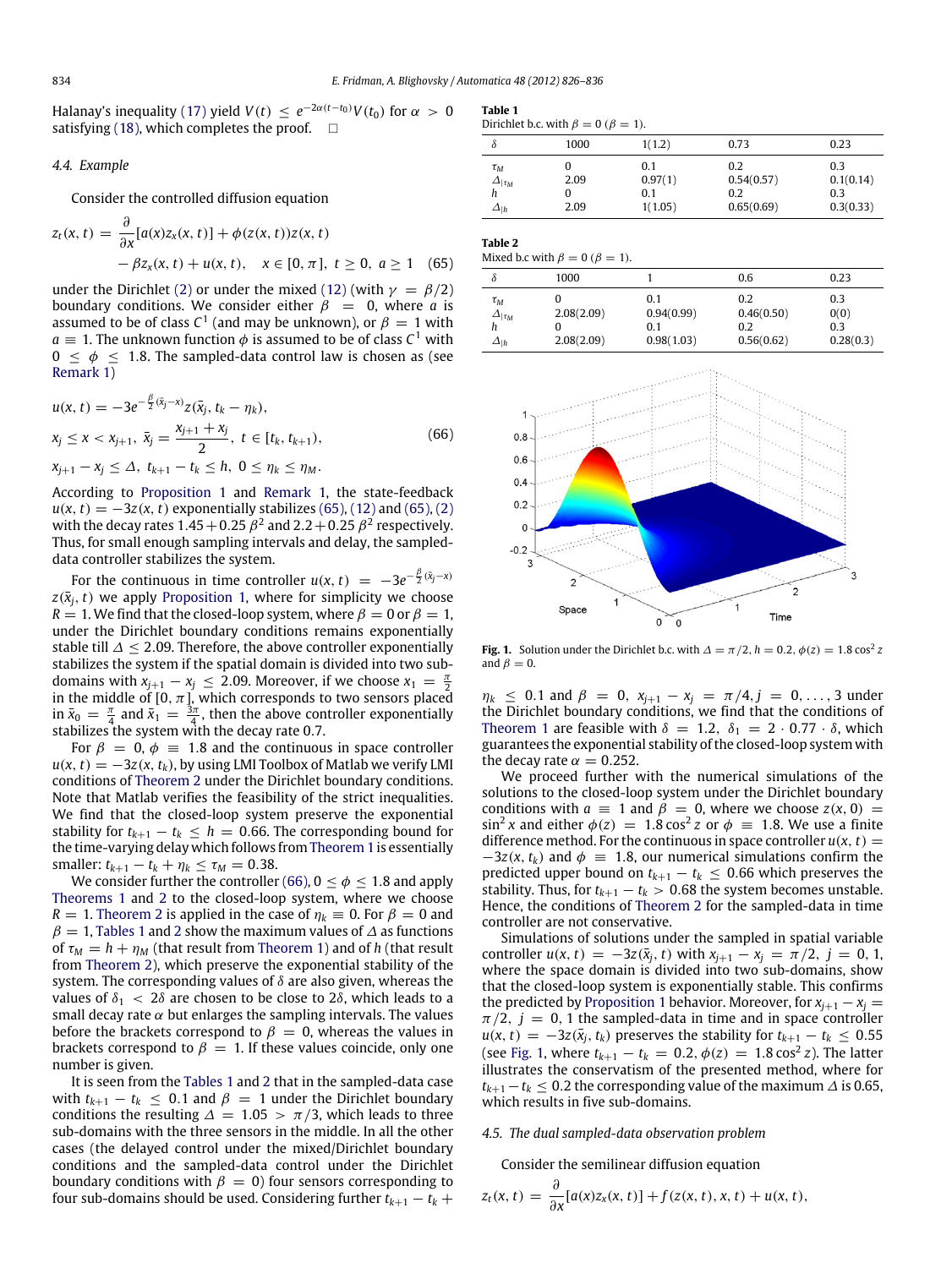$$
t \ge t_0, \ x \in [0, l], \ l > 0, \ a > a_0 > 0 \tag{67}
$$

under the Dirichlet boundary conditions [\(2\),](#page-1-1) where *u* is the control input, *a* and *f* are *known functions* of class  $C^1$  and  $\phi_m \leq f_z \leq$ φ*<sup>M</sup>* . The discrete measurements are given by [\(5\)](#page-1-5) with the *known sampling instants tk*. We suggest a nonlinear observer of the form

$$
\hat{z}_t(x, t) = \frac{\partial}{\partial x} [a(x)\hat{z}_x(x, t)] + f(\hat{z}(x, t), x, t) \n+ u(x, t) - K[y_{jk} - \hat{z}(\bar{x}_j, t_k)], \nt \in [t_k, t_{k+1}), k = 0, 1, 2..., \nx_j \le x < x_{j+1}, j = 0, ..., N - 1
$$
\n(68)

under the Dirichlet boundary conditions, where  $K > 0$  is the injection gain and where  $\hat{z}(x, t_0) = 0$ .

Then the estimation error  $\hat{e} = z - \hat{z}$  satisfies the Dirichlet boundary value problem for the equation

$$
\hat{e}_t(x,t) = \frac{\partial}{\partial x} [a(x)\hat{e}_x(x,t)] + \phi \hat{e}(x,t) - K\hat{e}(\bar{x}_j, t_k),
$$
  
\n
$$
t \in [t_k, t_{k+1}), x_j \le x < x_{j+1},
$$
\n(69)

where  $\phi = \int_0^1 f_z(\hat{z} + \theta \hat{e}, x, t) d\theta$  with  $\phi_m \leq \phi \leq \phi_m$ . Hence, [Theorem 2](#page-6-5) gives sufficient conditions for the exponential stability of [\(69\)](#page-9-31) under the Dirichlet boundary conditions. The dual observation problem under the mixed boundary conditions can be formulated and solved similarly.

**Remark 4.** The infinite-dimensional observer-based control of [\(1\)](#page-1-0) under the sampled-data measurements have no advantages over the static output-feedback control in the following sense: the observer convergence should be faster than the system convergence, which may increase the number of sensors. Moreover, the observer design exploits the knowledge of the system and of the sampling (in time) instants and, thus, is not applicable to uncertain systems under uncertain sampling time instants/time-delays. However, the observer-based control may have a practical advantage being less sensitive to the measurement noise.

#### **5. Conclusions**

We have developed a sampled-data (in time and in space) controller design for a 1-D uncertain semilinear diffusion equation under the homogenous Dirichlet or under the mixed boundary conditions. Sufficient conditions for the exponential stabilization are derived in terms of LMIs. By solving these LMIs, upper bounds are found on the sampling intervals that preserve the exponential stability, as well as the resulting decay rate. A numerical example illustrates the efficiency of the method and its conservatism. Thus, the results are close to analytical ones if the controller is sampled in time only (and it is continuous in space) and are almost not conservative if the controller is sampled in space only. The conservatism of the method for the sampled-data in temporal and spatial variables controller may stem from the application of Halanay's inequality.

The presented method gives a *general framework for robust control of parabolic systems*: being formulated in terms of LMIs, our conditions can be further applied to systems with saturated actuators, to input-to-state stabilization. It gives tools for networkbased control, where data packet dropouts (resulting in variable in time sampling) and network-induced delays are taken into account. Extension of the method to various classes of parabolic systems, as well as its improvement may be topics for the future research.

#### **References**

- <span id="page-9-0"></span>Balas, M. J. (1985). Distributed parameter control of nonlinear flexible structures with linear finite-dimensional controllers. *Journal of Mathematical Analysis and Applications*, *108*, 528–545.
- <span id="page-9-1"></span>Candogan, U.O., Ozbay, H., & Ozaktas, H.M. (2008). Controller implementation for a class of spatially-varying distributed parameter systems. In *Proceedings of the 17th IFAC world congress*. Seoul, Korea.
- <span id="page-9-7"></span>Chen, T., & Francis, B. (1995). Optimal sampled-data control systems. In *Communications and control engineering series*. London; New York: Springer.
- <span id="page-9-11"></span>Cheng, M. B., Radisavljevic, V., Chang, C. C., Lin, C. F., & Su, W. C. (2009). A sampleddata singularly perturbed boundary control for a diffusion conduction system with noncollocated observation. *IEEE Transactions of Automatic Control*, *54*(6), 1305–1310.
- <span id="page-9-20"></span>Curtain, R., & Zwart, H. (1995). *An introduction to infinite-dimensional linear systems theory*. New York: Springer-Verlag.
- <span id="page-9-4"></span>Demetriou, M. A. (2010). Guidance of mobile actuator-plus-sensor networks for improved control and estimation of distributed parameter systems. *IEEE Transactions on Automatic Control*, *55*, 1570–1584.
- <span id="page-9-10"></span>Fridman, E. (2010). A refined input delay approach to sampled-data control. *Automatica*, *46*, 421–427.
- <span id="page-9-29"></span>Fridman, E. (2001). New Lyapunov–Krasovskii functionals for stability of linear retarded and neutral type systems. *Systems & Control Letters*, *43*, 309–319.
- <span id="page-9-31"></span><span id="page-9-19"></span>Fridman, E., & Blighovsky, A. (2011)Sampled-data control and observation of semilinear convection–diffusion equations. In *Proceedings of the 18th IFAC world congress*. Milano, Italy.
- <span id="page-9-17"></span>Fridman, E., & Orlov, Y. (2009a). Exponential stability of linear distributed parameter systems with time-varying delays. *Automatica*, *45*(2), 194–201.
- <span id="page-9-18"></span>Fridman, E., & Orlov, Y. (2009b). An LMI approach to  $H_{\infty}$  boundary control of semilinear parabolic and hyperbolic systems. *Automatica*, *45*(9), 2060–2066.
- <span id="page-9-9"></span>Fujioka, H. (2009). A discrete-time approach to stability analysis of systems with aperiodic sample-and-hold devices. *IEEE Transactions on Automatic Control*, *54*(10), 2440–2445.
- <span id="page-9-21"></span>Gao, H., Chen, T., & Lam, J. (2008). A new system approach to network-based control. *Automatica*, *44*, 39–52.
- <span id="page-9-15"></span>Ghantasala, S., & El-Farra, N.H. (2010). Fault-tolerant control of sampled-data nonlinear distributed parameter systems. In *Proceedings of American control conference*. Baltimore, USA.
- <span id="page-9-28"></span>Gu, K, Kharitonov, V, & Chen, J. (2003). *Stability of time-delay systems*. Boston: Birkhauser.
- <span id="page-9-3"></span>Hagen, G., & Mezic, I. (2003). Spillover stabilization in finite-dimensional control and observer design for dissipative evolution equations. *SIAM Journal on Control and Optimization*, *42*(2), 746–768.
- <span id="page-9-23"></span>Halanay, A. (1966). *Differential equations: stability, oscillations, time lags*. New York: Academic Press.
- <span id="page-9-24"></span>Hardy, G. H., Littlewood, J. E., & Polya, G. (1988). *Inequalities*. Cambridge: Cambridge University Press.
- <span id="page-9-26"></span>Henry, D. (1993). *Geometric theory of semilinear parabolic equations*. New York: Springer-Verlag.
- <span id="page-9-30"></span>He, Y., Wu, M., She, J., & Liu, G. (2004). Delay-dependent robust stability criteria for uncertain neutral systems with mixed delays. *Systems & Control Letters*, *51*, 57–65.
- <span id="page-9-14"></span>Khapalov, A. Y. (1993). Continuous observability for parabolic system under observations of discrete type. *IEEE Transactions on Automatic Control*, *38*(9), 1388–1391.
- <span id="page-9-27"></span>Kolmanovskii, V., & Myshkis, A. (1999). *Applied theory of functional differential equations*. Kluwer.
- <span id="page-9-5"></span>Krstic, M., & Smyshlyaev, A. (2008). Adaptive boundary control for unstable parabolic PDEs-part I: Lyapunov design. *IEEE Transactions on Automatic Control*, *53*, 1575–1591.
- <span id="page-9-12"></span>Logemann, H., Rebarber, R., & Townley, S. (2003). Stability of infinite-dimensional sampled-data systems. *Transactions of the American Mathematical Society*, *35*, 301–328.
- <span id="page-9-13"></span>Logemann, H., Rebarber, R., & Townley, S. (2005). Generalized sampled-data stabilization of well-posed linear infinite-dimensional systems. *SIAM Journal on Control and Optimization*, *44*(4), 1345–1369.
- <span id="page-9-8"></span>Naghshtabrizi, P., Hespanha, J., & Teel, A. (2008). Exponential stability of impulsive systems with application to uncertain sampled-data systems. *Systems & Control Letters*, *57*, 378–385.
- <span id="page-9-2"></span>Smagina, E., & Sheintuch, M. (2006). Using Lyapunov's direct method for wave suppression in reactive systems. *Systems & Control Letters*, *55*(7), 566–572.
- <span id="page-9-6"></span>Smyshlyaev, A., & Krstic, M. (2005). On control design for PDEs with spacedependent diffusivity or time-dependent reactivity. *Automatica*, *41*, 1601–1608.
- <span id="page-9-16"></span>Sun, Y., Ghantasala, S., & El-Farra, N.H. (2009). Networked control of spatially distributed processes with sensor-controller communication constraints. In *Proceedings of American control conference*. St. Louis, USA.
- <span id="page-9-25"></span>Tucsnak, M., & Weiss, G. (2009). *Observation and control for operator semigroups*. Birkhauser.
- <span id="page-9-22"></span>Zhang, W., Branicky, M., & Phillips, S. (2001). Stability of networked control systems. *IEEE Control System Magazine*, *21*, 84–99.